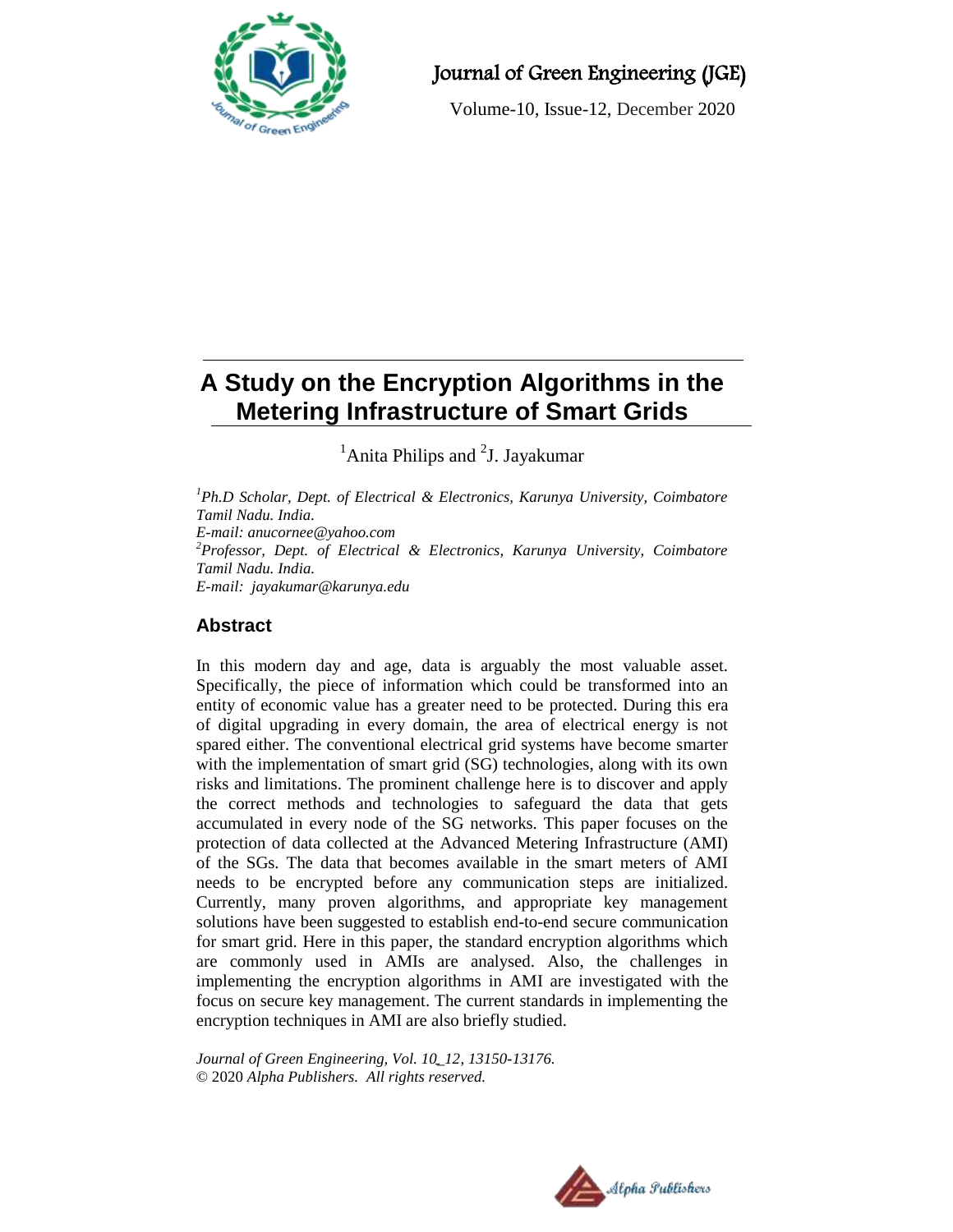**Keywords:** Smart Grid; Cyber Security; Advanced Metering Infrastructure; Encryption techniques; Key Management Systems; Lightweight KMS Solutions.

# **1 Introduction**

The definition according to European Technology says an SG as a power system that integrates all entities like generators and consumers for the purpose of delivering sustainable and efficient energy supply. The smart grid (SG) system includes automation and controllable power devices in the whole energy value chain from production to consumption. Particularly, the computing and two-way communication capabilities of the SG aids to exchange real-time information between utilities and consumers, thus achieving the desirable balance of energy supply and demand. During this communication life-cycle of SG, when power is transferred from production to user, the utility companies receive information like electricity consumption and the actual energy that is potentially transferred. This data may then be used for forecasting the times of high demand, detect power failure and save excess power thus meeting the energy demands efficiently.

Meanwhile, upgrading the power grid to smarter grid gives rise to new challenges in terms of security which have to be addressed before execution. The rapid advancement of the attacks, especially of the cyber domain is alarming. As the number of threats increases tremendously, according to the Federal Energy Regulatory Commission (FERC) policy, for the operation of the SG, cyber security is essential and the cyber security standards need to be developed at a critically important speed. In the SG, the physical power system is integrated and tightly coupled with the cyber system. Therefore, in the case of any attack in either domain may have an impact on the other domain and lead to potential cascading failures [Black-outs, financial losses etc.].

Advanced Metering Infrastructure (AMI) is essentially the crucial part of SG and aids for the efficiency, sustainability and reliability of the system. Therefore the cyber threats that are possible in the AMI has a huge impact on the reliable and efficient operation of SG. To combat the threats targeting information security in AMI infrastructure, one of the major solutions employed is the encryption algorithms[9],[11-16],[21-26],[29][35][62,63].

According to the definition in [2], a mathematical operation to encrypt the data using an algorithm where the data is transformed to a cipher text with no meaning and employs a key to retain data to the plain text is called an encryption algorithm. The successful operation of the encryption algorithms in terms of computation speed, complexity, and efficient security of data solely depends on the management of cryptographic keys.

Key management is a process that involves key generation, storage, distribution and re-keying if required. Cryptographic key management is a challenging task in the SGs as the system includes a vast number of

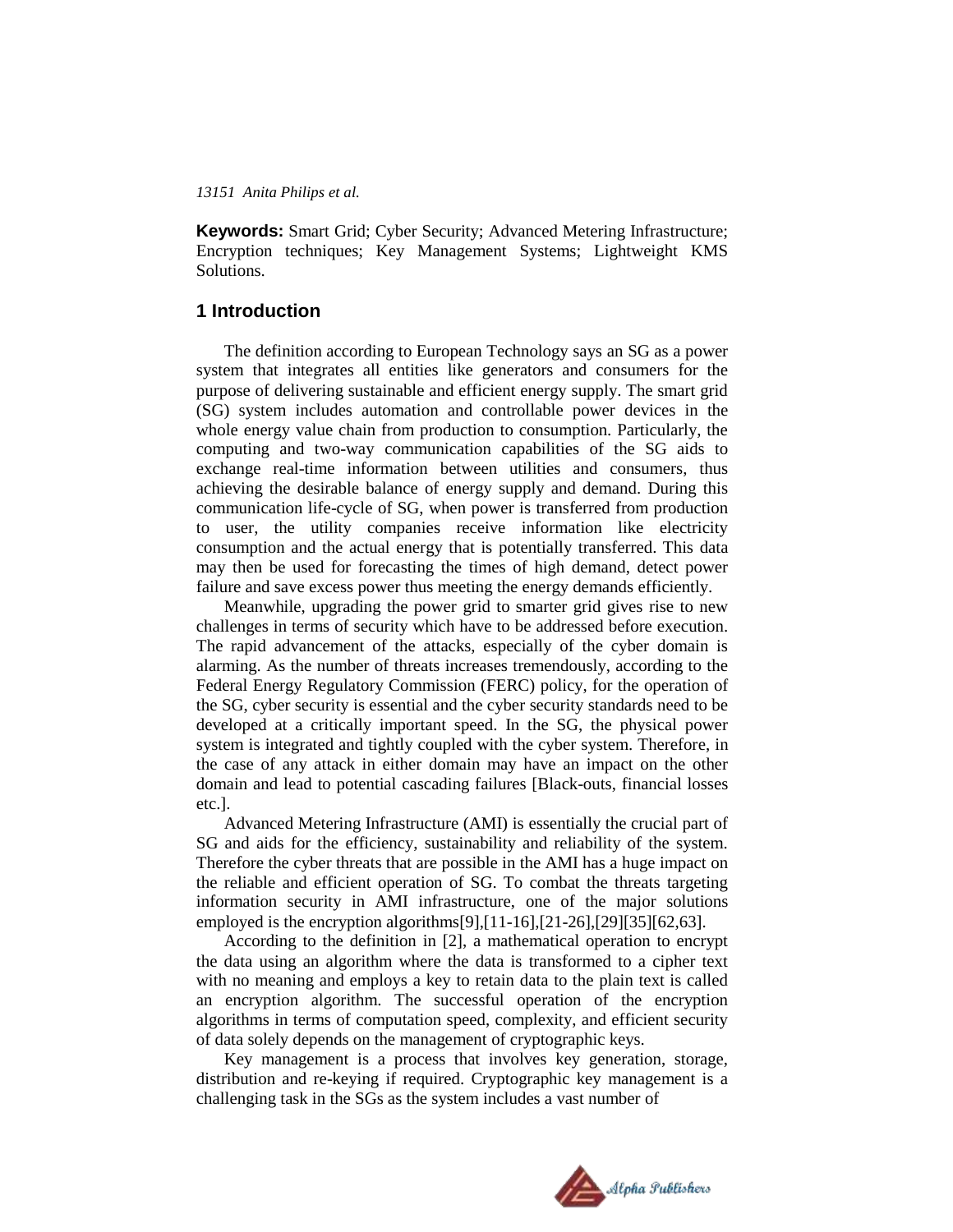components. Many researches are being carried out for the establishment of secure key management solutions [KMS] in the AMI of SGs. Particularly, lightweight KMS solutions are popular in smart meters considering its low memory capacity and to reduce the computational overhead[4]-[7].

This paper aims to present a background knowledge on the implementation of encryption algorithms in the AMI of SGs and the corresponding key management techniques applied.

In Fig 1, the no. of articles reviewed are graphically represented. Out of a total of two hundred and sixteen articles, the most relevant documents related to security issues, encryption and key management in smart grids, fifty of them are selected and reviewed in detail.



**Figure 1** No. of Articles Reviewed

The following sections are organized as: Section 2 describes the background of SG and AMI components, Section 3 presents the outline on the security issues in SG, Section 4 presents an overview of the commonly used encryption algorithms, Section 5 deals with the existing proposed cryptographic solutions and key management solutions applied in AMIs, Section 6 discusses some of the case studies in the field of implementing the encryption algorithms, Section 7 identifies the future scope on researches on new encryption and security solutions in SGs and Section 8 concludes the study.

# **2 Background**

In this section, the framework and standards of SG as stated by National institute of Standards and Technology (NIST) are explained and the components of AMI are discussed. Generally, a framework provides a set of shared principles and practices, and an agreement on standards and protocols. The smart grid framework according to NIST illustrates the conceptual model as shown in Fig.2.

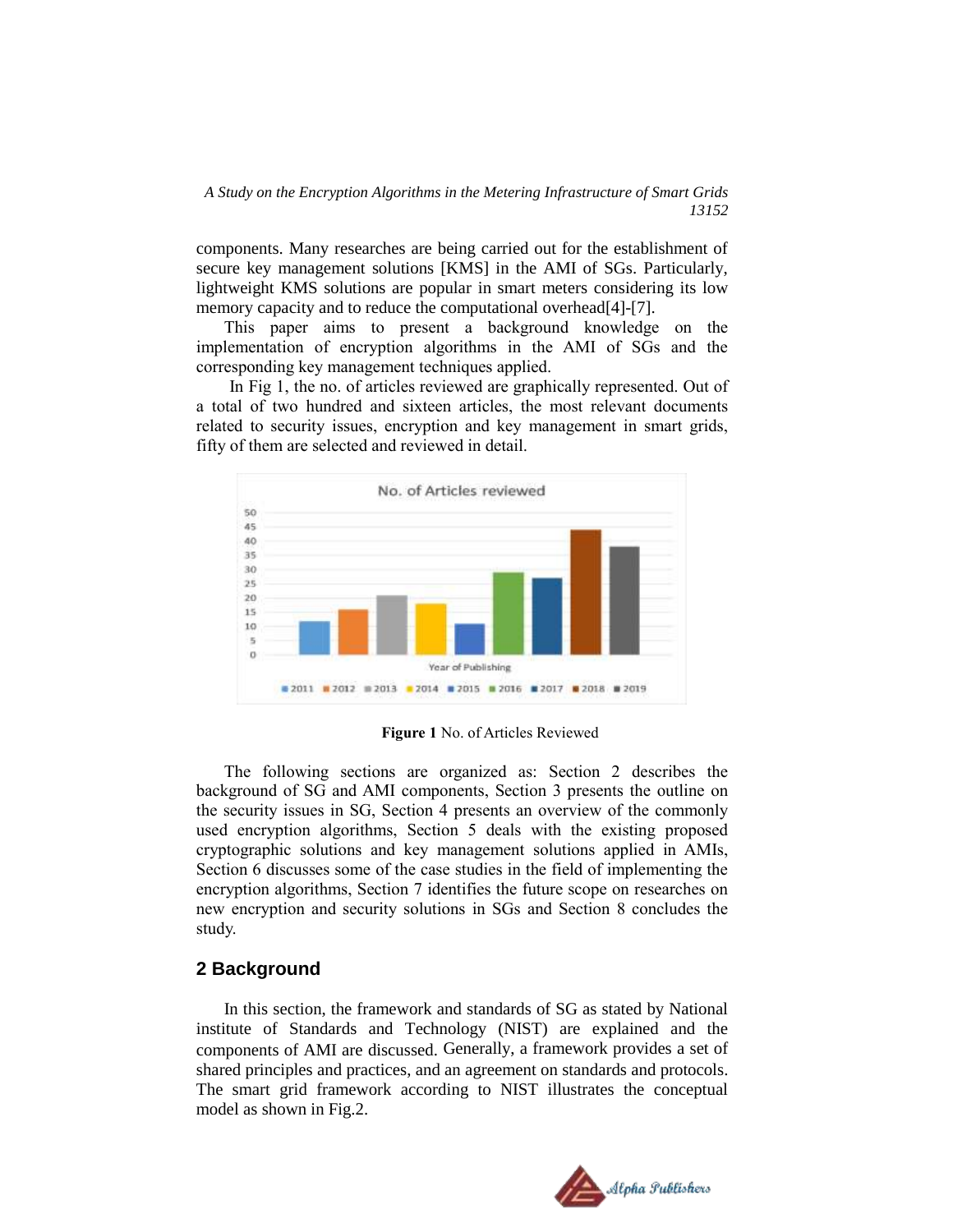

**Figure 2** Smart Grid Framework [1]

The US Department of Energy (DOE) released the metrics for identifying the progress of smart grid implementation which mentions the characteristics to be incorporated in the SG as listed below:

- i. Facilitate informed choices to end users
- ii. Availability of the option for energy storage.
- iii. New markets development.
- iv. Enhance the quality of power for the range of applications
- v. Optimize utilization of assets and operating efficiency
- vi. Predict failures in a self-healing manner
- vii. Resilience for physical, cyber threats and natural disasters

The crucial component of the SG network is the AMI as this houses the critical data required for the successful operation of the entire SG network. In [8], the components of AMI are discussed, the smart meters, data accumulators and network components are included in the AMI. The consumer"s electricity usage information is transmitted to the meter data management system (MDMS). The AMI comprises of components as shown in Fig.3



**Figure 3** Components of AMI [27]

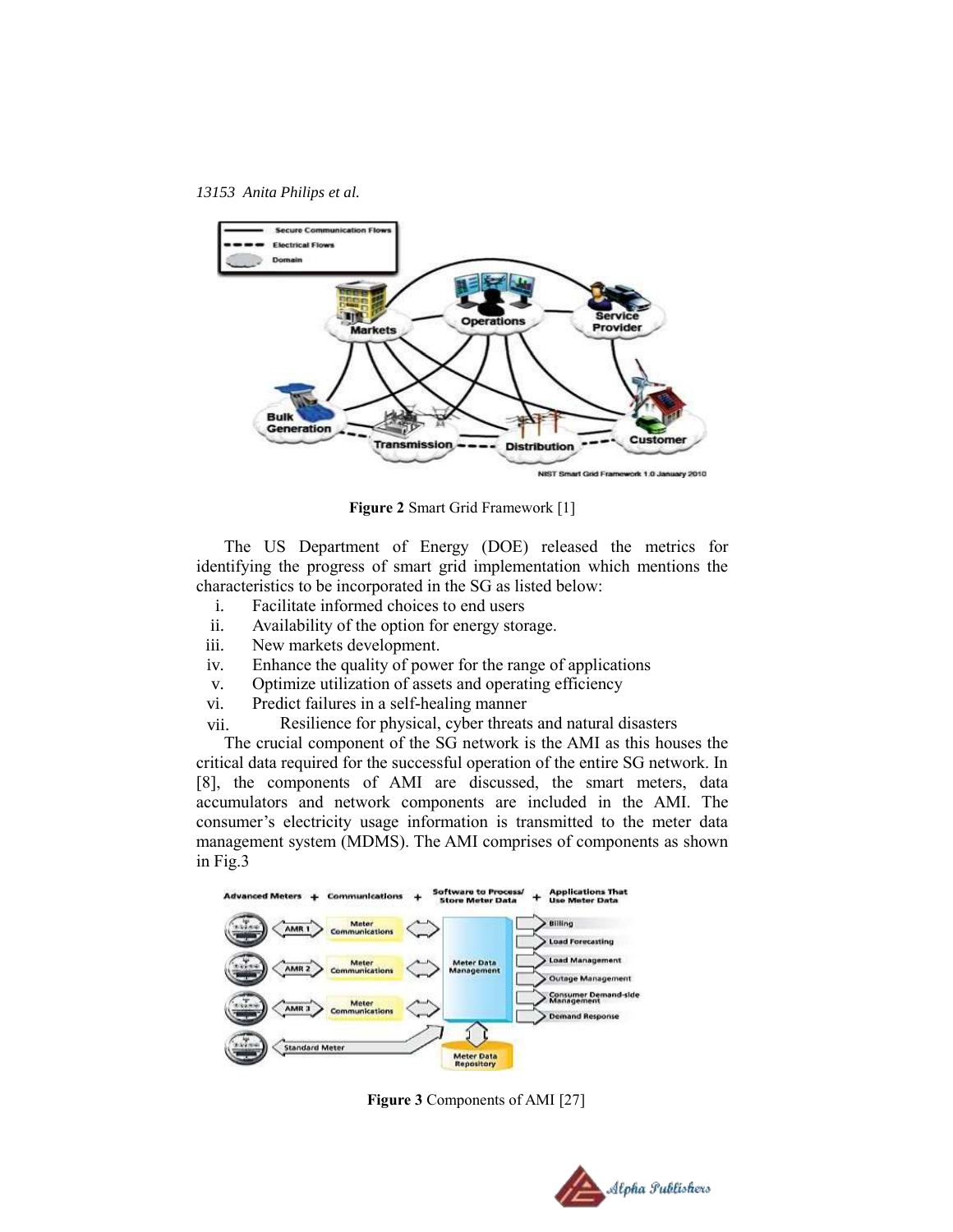The AMI of SGs includes access points, smart meters, communication network and meter data management systems (MDMS). The customer information and power usage readings recorded in the smart meters installed in the customer premises are very critical because this usage information transmitted to the control / utility center helps to determine the efficient energy consumption. According to [24], the communications infrastructure in AMI can consist of many communications networks like the Neighborhood, Home and Wide Area Networks. Hence, in AMI many systems and technologies are integrated to provide efficient energy consumption. The main drawback of establishing security in AMI is stated in [25] as low computational ability and limited memory of the smart meters, and the scalability of AMI being a vast network with enormous number of meters.

# **3 Smart Grid Security Issues**

The simple definition of Cyber Security could be stated as a set of techniques to protect systems from digital attacks. Major areas of cyber security could be listed as information security, network security and application security. Here, the information security plays the key role, as most of the business entities are closely tied with various types of data. NIST defines information security as a condition that is established after employing required protective measures which enables a business to carry out its essential operations in spite of the potential threats to its data.

A combination of deterrence, predict and prevent, recovery, early detection, and remedial measures that is to be included in the business"s risk management methods are some of the protective measures for information security. Information security comprises of three core principles:

- Confidentiality Authorization is required for accessing the information.
- Integrity Modifications can be permitted only for authorized entities. Availability – Availability of the information for authorized personnel at all allowed times.

Together these principles, the "CIA triad," provide secured access to correct data for the authorized entities. Confidentiality, Integrity, and Availability (CIA) ensures the security of information, and it is obvious that breaking "CIA" leads to a sequence of cyber threats.

In [17], the vulnerabilities of the huge heterogeneous SG network such as physical security, user security, intelligent electronic devices, age of power systems, device-to-device communication, increasing no. of stakeholders are discussed. The types of possible attacks are highlighted and an extensive list of security solutions are proposed. The work in [8] highlights the importance of AMI in SG network and the active and passive defenses against the security threats are investigated. Public Key Infrastructure [PKI] for the passive defense and the Intrusion Detection System [IDS] for active defense are studied and the combined defense is suggested to overcome the

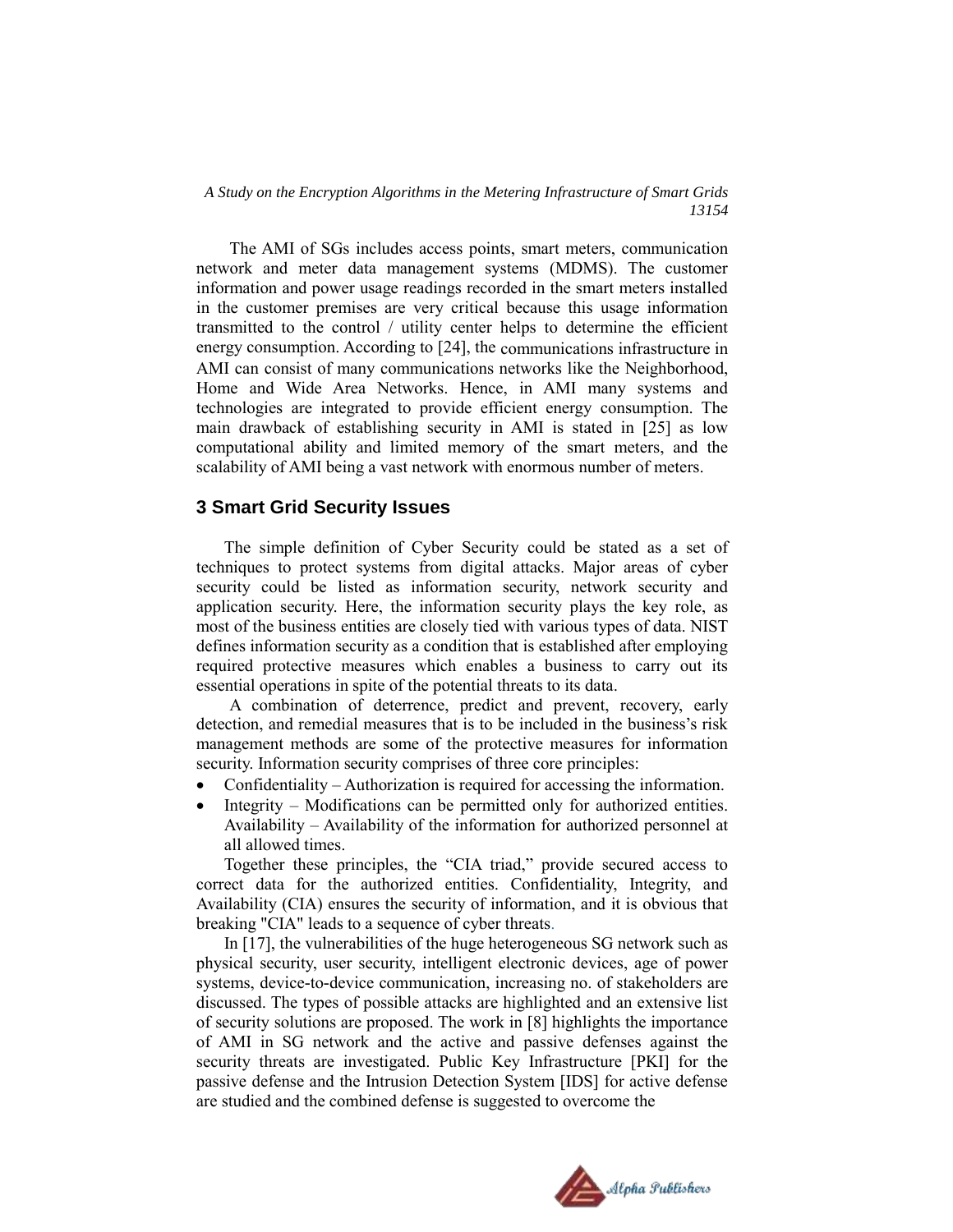limitations of individual defenses.

The security challenges of SG and the possible security solutions are discussed in [18]. The paper in [40] considers the security solutions of SG as a whole system instead of component-wise solutions. The advances in cyber security of SGs are discussed and the shortcomings are identified. System failures, physical threats, targeted attacks and hybrid attacks are investigated. Efficient security recommendations are made for secure information exchange across the SG domain.

In [20], the cyber physical nature of the SG is considered and the attack surfaces are analysed. The attack models and the impacts on cyber and physical domains are studied and the defense strategies are recommended. The work in [39] discusses the security issues found in smart meter systems of SG. The attacks are analysed based on the area of vulnerability namely network, physical hardware and data. The cyber-attacks and their remedial measures in each of these areas are summarized.

# **4 Standard Cryptographic Algorithms**

In general, cryptographic algorithms are the execution of certain set of mathematical operations to achieve the features of information security like entity authentication, data integrity, data confidentiality and authentication. In any general form of cryptographic encryption, the encrypted data transmitted between two entities can be explained as shown in Fig.4.



**Figure 4** Communication of Two Parties with Encryption [3]

In this model of encryption, without knowing the encryption and decryption key pair (e,d), the adversary gaining access to the communication channel cannot restore the plaintext (m) from the cipher text (c).

The modern encryption techniques are broadly classified based on the no. of cryptographic keys used. The major groups of encryption algorithms are Symmetric, Asymmetric and Hash encryptions. The classification of encryption algorithms can be illustrated as in Fig 5.

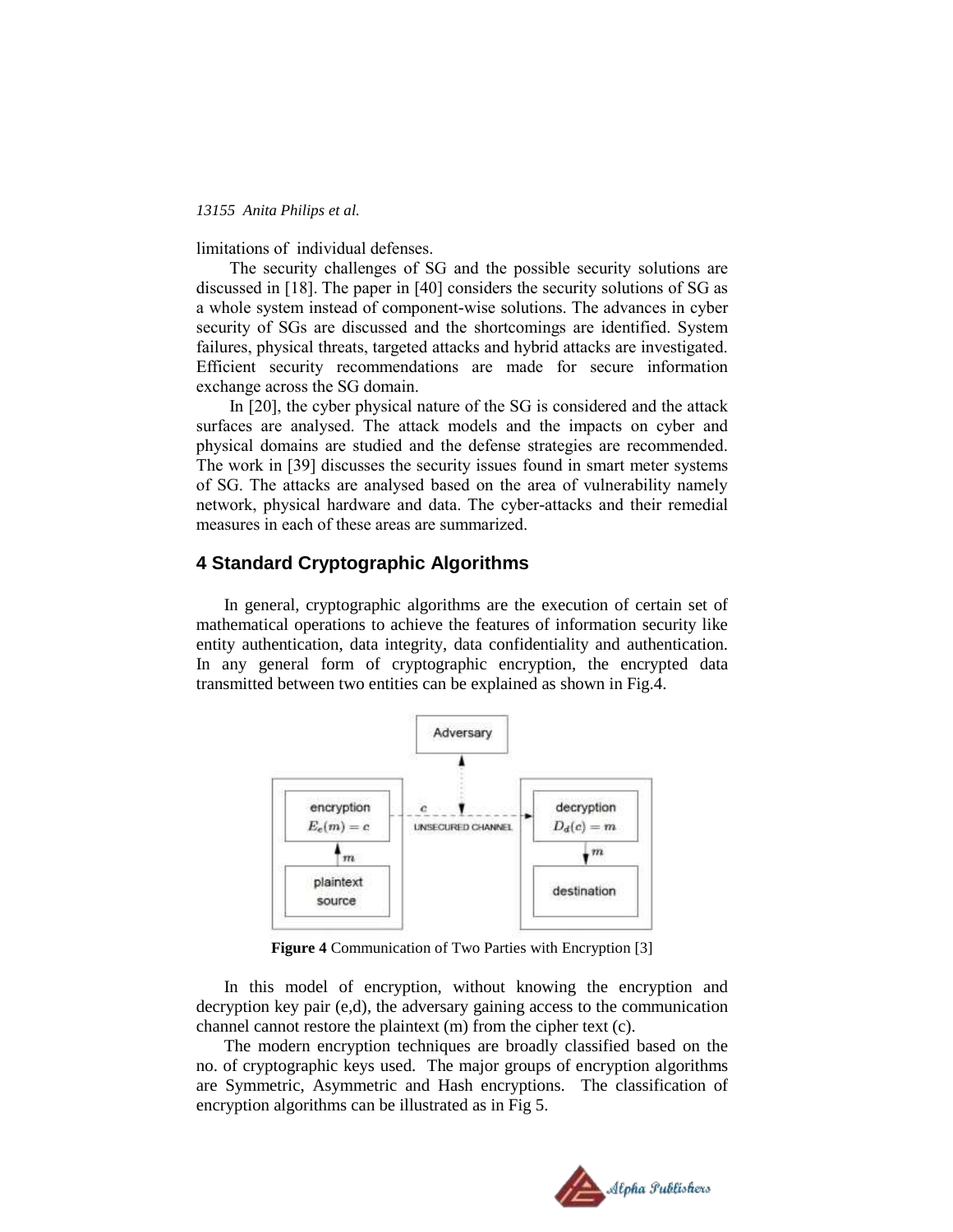

**Figure 5** Classification of Encryption Algorithms

Hash encryption algorithm use the hash functions to transform the messages to digests of various lengths. Symmetric encryption uses a shared key between the sender and receiver, whereas asymmetric encryption uses two keys, a public key and a secret key which are linked mathematically. The symmetric encryption technique can be further implemented using Block ciphers or Stream ciphers.

The most widely used symmetric encryption techniques are Data Encryption Standard [DES], Triple DES [3DES] and Advanced Encryption Standard [AES], Blowfish and RC5. Some of the common public key cryptographic algorithms are Rivest-Shamir-Adleman [RSA] and Elliptic Curve Cryptography [ECC] techniques. Some of the characteristics of the algorithms are shown in Table 1.

| Feature / Algorithm                | Hash                                    | Symmetric                                         | Asymmetric                               |  |
|------------------------------------|-----------------------------------------|---------------------------------------------------|------------------------------------------|--|
| No. of Keys                        | Ð                                       |                                                   |                                          |  |
| NIST recommended Key<br>length     | 256 bits                                | 128 bits                                          | 2048 bits                                |  |
| <b>Commonly used</b>               | SHA                                     | <b>AES</b>                                        | <b>RSA</b>                               |  |
| Key<br>Management/Sharing          | N/A                                     | Big issue                                         | Easy & Secure                            |  |
| <b>Effect of Key</b><br>compromise | N/A                                     | Loss of both sender &<br>receiver                 | Only loss for owner of<br>Asymmetric key |  |
| <b>Speed</b>                       | Fast                                    | Fast                                              | Relatively slow                          |  |
| <b>Complexity</b>                  | Medium                                  | Medium                                            | High                                     |  |
| <b>Examples</b>                    | SHA-224, SHA-256,<br>SHA-384 or SHA-512 | AES, Blowfish, Serpent,<br>Twofish, 3DES, and RC4 | RSA, DSA, ECC.<br>Diffie-Hellman         |  |

**Table 1** Characteristics of Encryption Algorithms

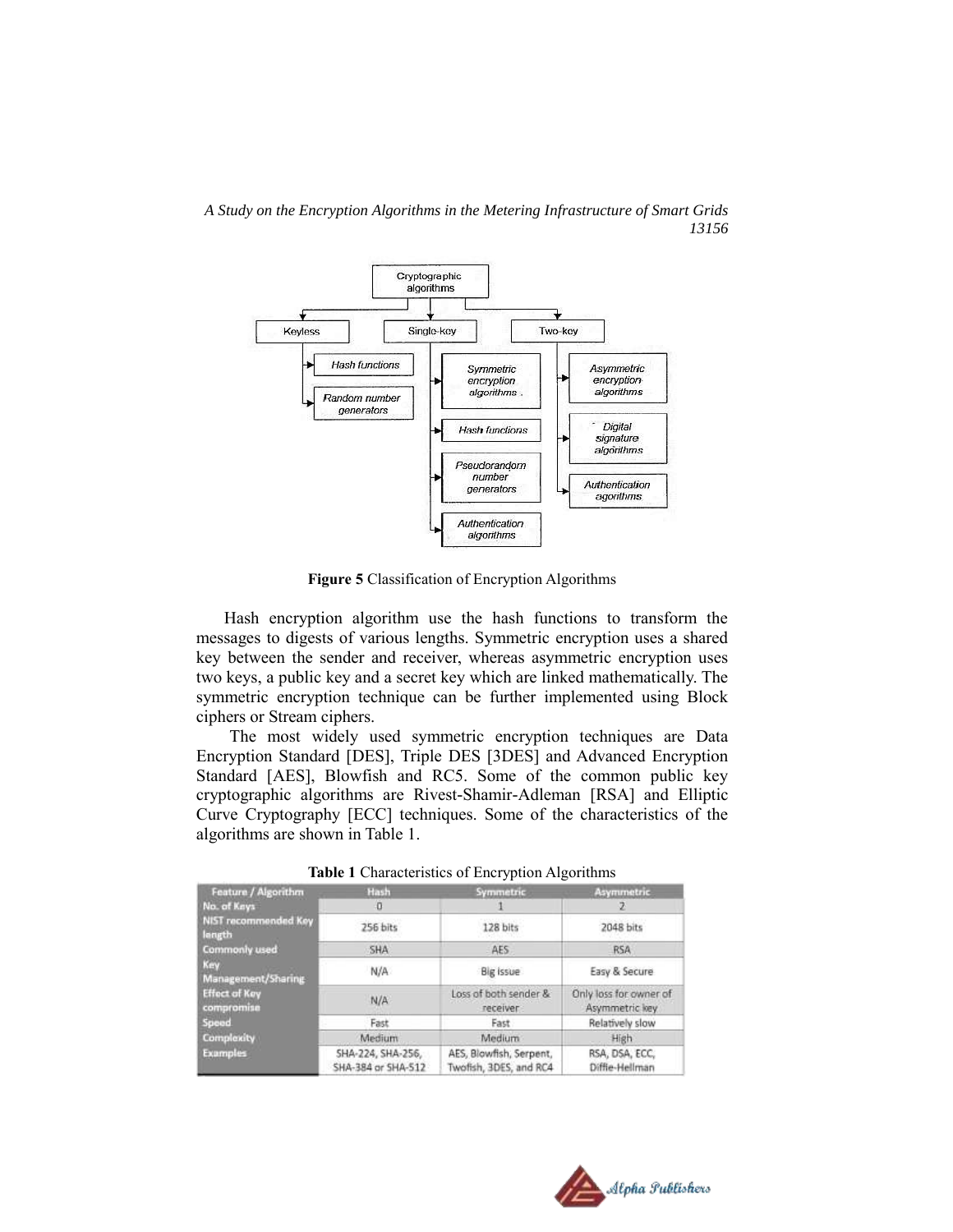# *4.1 Hash Based Encryption Algorithms*

A hash function is defined as an algorithm where large data of random size is transformed into small data of fixed size. This transformed data is called the digest or hash value. The hash functions operate in a one-way manner and do not require any key. In this method of one-way operation, it is not possible to re-generate the input from a certain digest. The hash functions are generally used for message and source integrity services, generation and verification of digital signatures, key generation in key-establishment techniques and pseudorandom number generation. A general process flow of a hash encryption algorithm is shown in Fig 6.



### *4.2 Symmetric Algorithms*

Generally, the symmetric algorithms are employed to establish data encryption and data integrity due to its proven performance efficiency whereas the public key cryptography facilitates repudiation through signatures and key management. Some of the symmetric block cipher algorithms are discussed below. In the DES algorithm, [28] describes that there are two permutations and sixteen Feistel rounds. Fig 7 shows the elements of DES cipher at the encryption site.

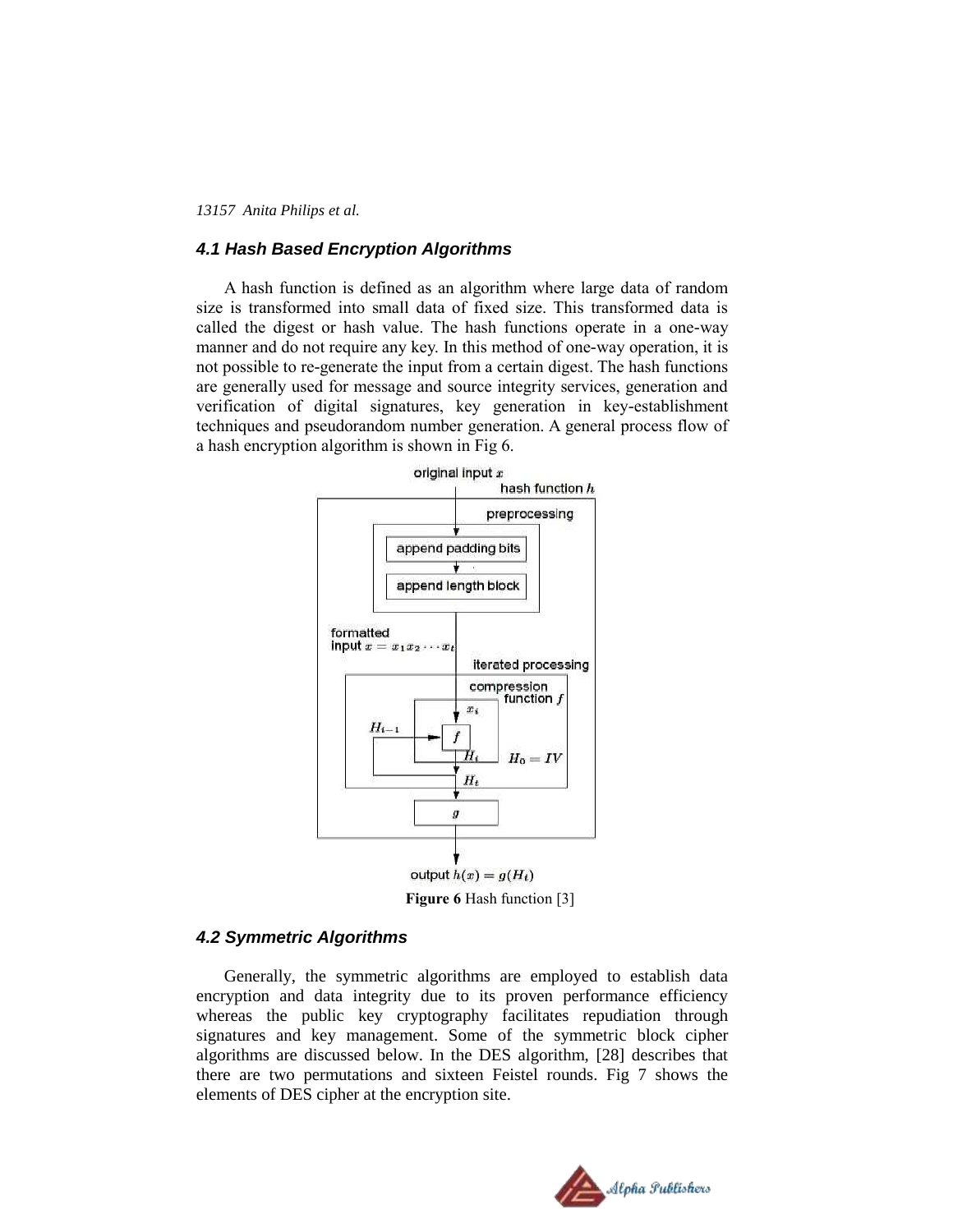

*A Study on the Encryption Algorithms in the Metering Infrastructure of Smart Grids 13158*

**Figure 7** DES Encryption and a Typical DES round [28]

There are 16 rounds in DES. A typical round in DES algorithm is also shown in Fig. 7.

The DES key size is extended in 3DES algorithm and the DES algorithm is run thrice, with three 56-bit keys as explained below:

- Using key 1, the plaintext is encrypted.
- Using key 2, the encrypted key is decrypted.
- Using key 3, the decrypted content from above step is again encrypted. In the three-key method the text is encrypted three times in succession, thus providing more security. The 3DES structure is illustrated in Fig 8.



**Figure 8** 3DES Structure

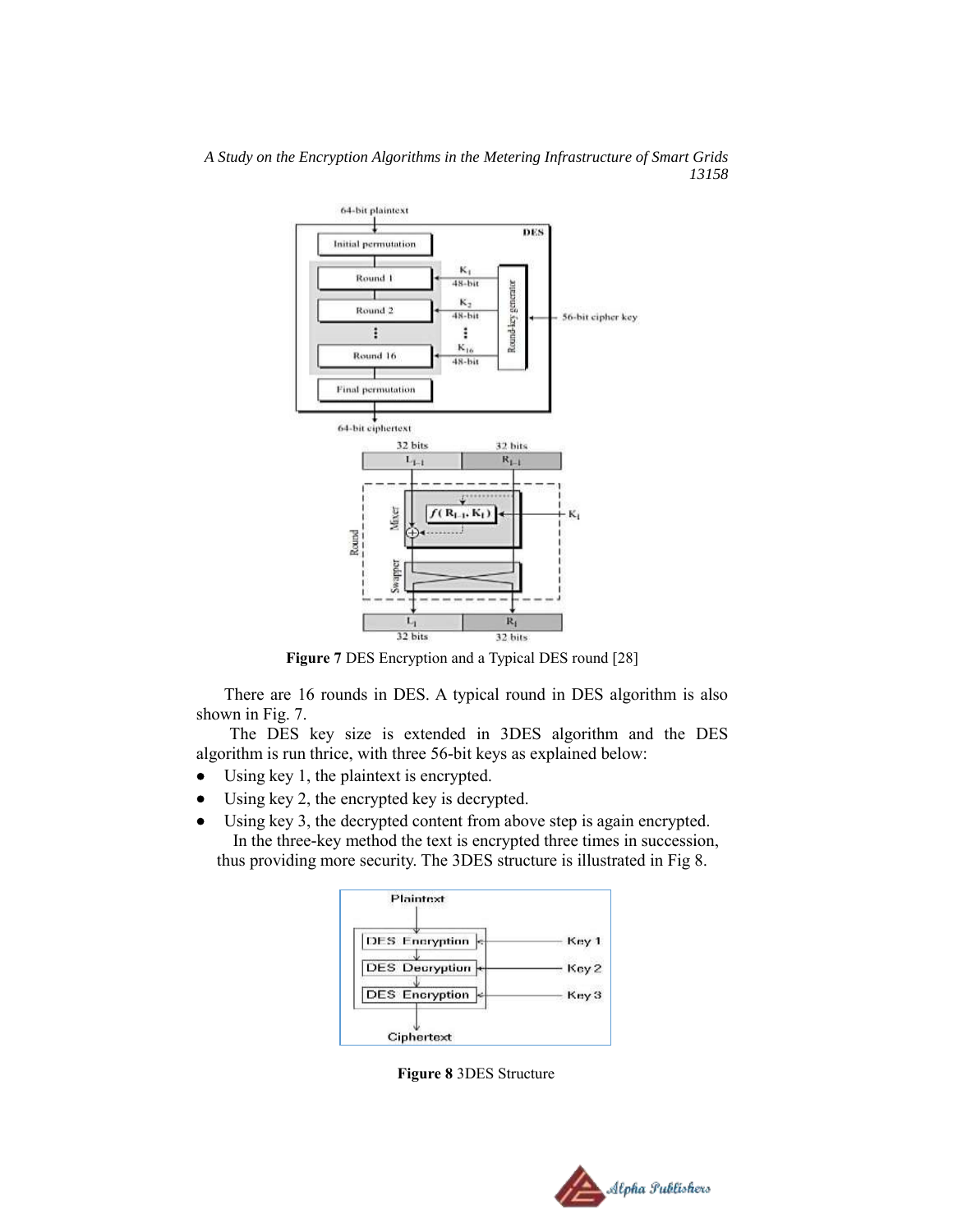Another such symmetric block cipher algorithm explained in [22], the AES encryption algorithm has proven to be more secure, fast and efficient in the AMI node of SGs due to its robust security and encryption/decryption speed. The AES structure is shown in Fig 9.







**Figure 10** First Round [10]

A typical round of the encryption process which has four sub processes is shown in detail in Fig.10. The AES algorithm provides a complete security solution against Brute-Force attacks.

# *4.3 Asymmetric Algorithms*

Some of the common public key cryptographic algorithms are Rivest-Shamir-Adleman [RSA] and Elliptic Curve Cryptography [ECC] techniques. The RSA (Rivest-Shamir-Adleman) algorithm is a common asymmetric

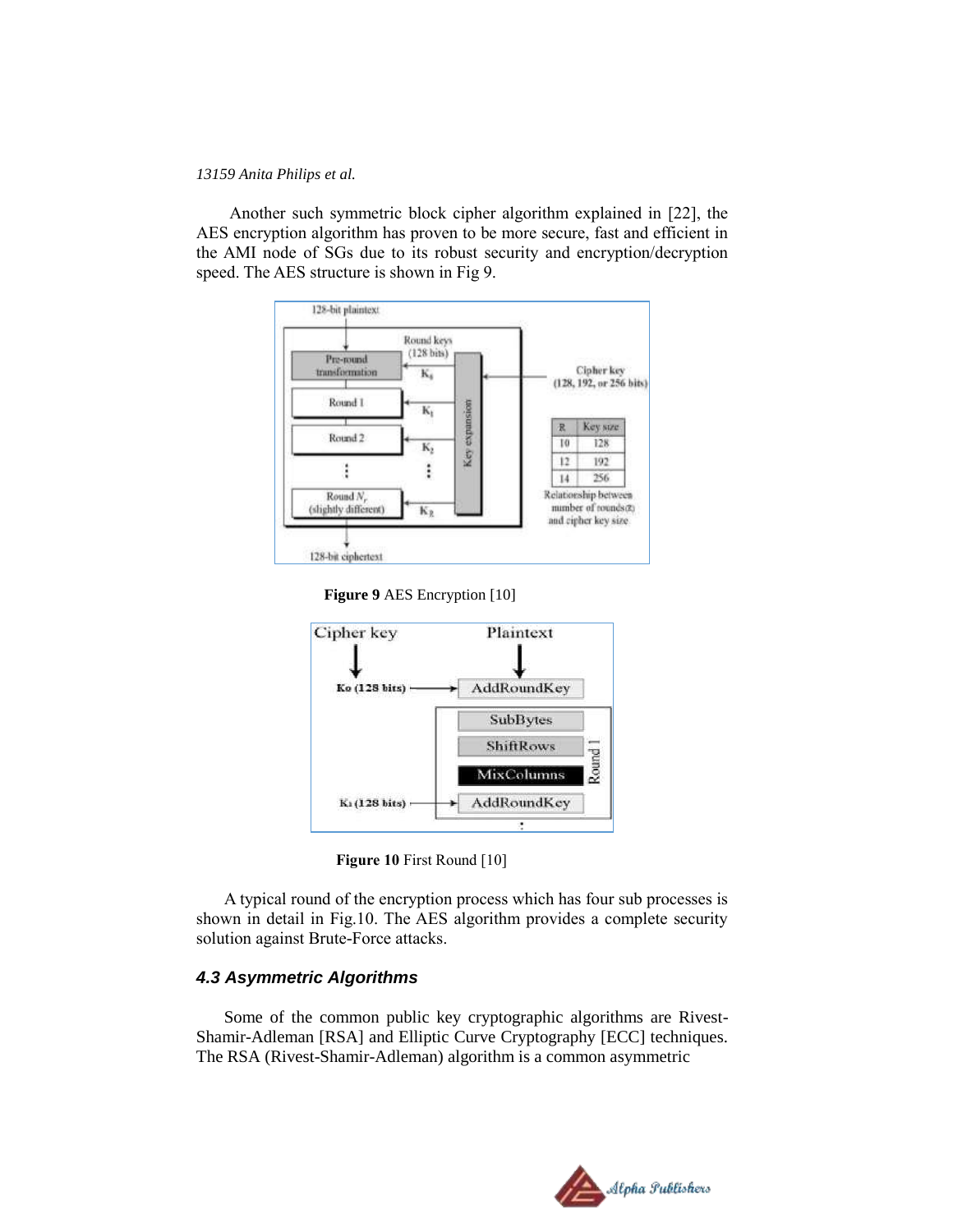public key encryption algorithm where large integers are used. There is a single round of encryption and uses two different keys as explained in [61]. The RSA process flow is described in Fig 11.



**Figure 11** RSA Algorithm Structure

Another widely used public key cryptography algorithm is the Elliptic Curve Cryptography [ECC]. It is based on elliptic curves over finite fields structures. The elliptic curve representation can be shown as in Fig. 12



**Figure 12** Elliptic Curve Representation

# **5 Encryption Algorithms for Smart Grids**

# *5.1 Existing Encryption Methods Proposed for AMI*

For secure transmission of data between the smart meter and utilities require the implementation of encryption techniques. Most importantly, the primary task is to identify the most effective encryption algorithm to be employed for smart meter data. To achieve efficient information security, symmetric block ciphers are preferred in the AMIs. In block ciphers, the plaintext bit stream is grouped into blocks of fixed size and for each block, the same cryptographic key is to generate the cipher text.

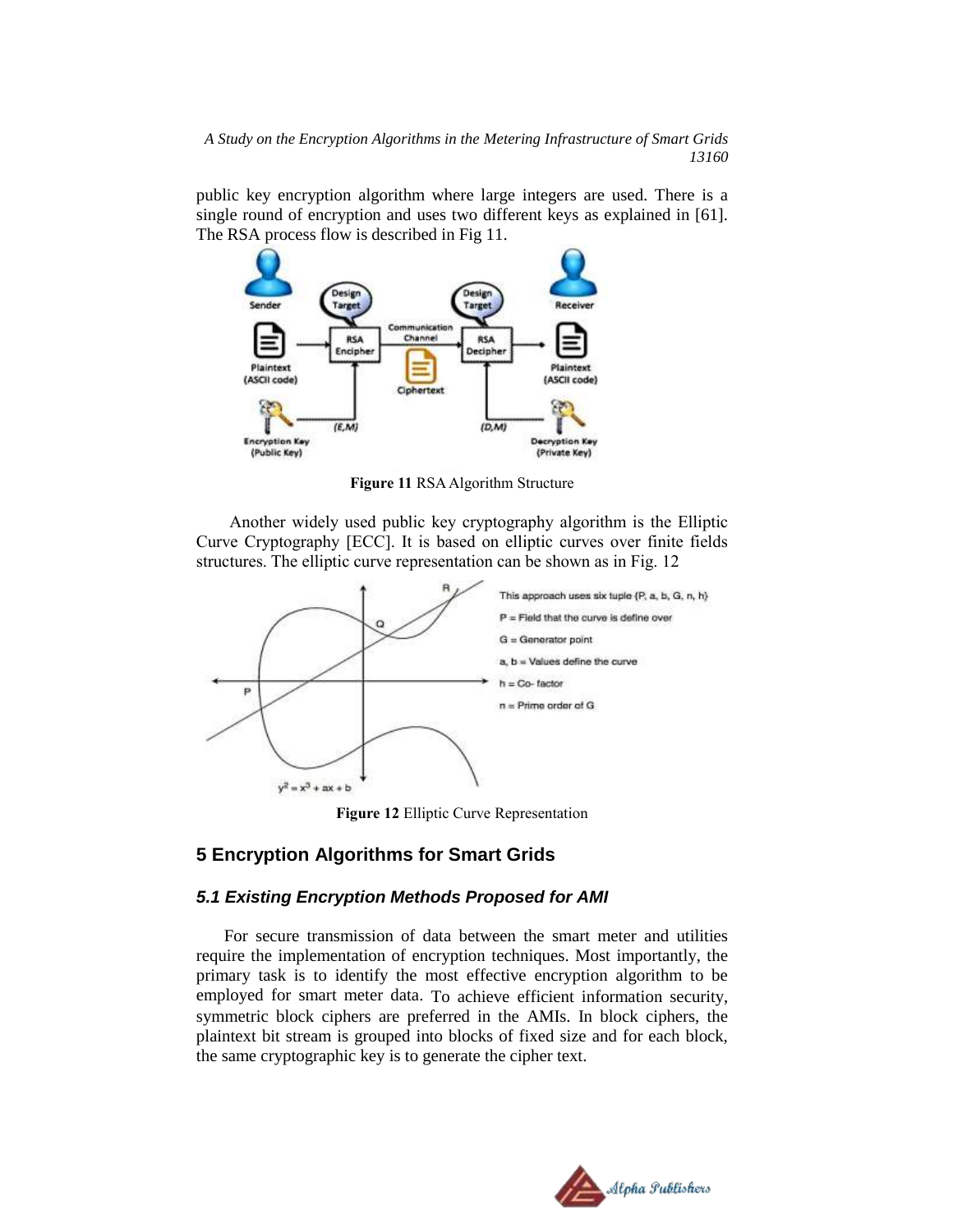The authors in [46] recommend the use of Spritz encryption to protect consumer data. This method is based on the RC4 (Rivest Cipher 4) encryption which is usually implemented in the Open Smart Grid Protocol (OSGP) standard. To overcome the weakness of RC4 algorithm, the spritz method is proposed to be used which is a stream cipher algorithm and works similar to RC4-like algorithm and developed to overcome the weak design in RC4 to achieve total security. The performance of the proposed solution shows significant improvement. In this technique, the brute force attacks on small keys are efficiently avoided.

A different approach is discussed in the document [47], wherein extended Chebyshev chaotic maps are used in an anonymous password authenticated key exchange protocol. This method proves to overcome the vulnerabilities found in [48] which introduced a two-phase authentication and key agreement scheme for isolated smart meters, particularly the desynchronization attacks and forward insecurity. This protocol works in three stages like initialization, authentication and password change.

In [49], the authors propose an order preserving encryption [OPE] technique in which the ciphertext space maintains the order of numerical data. Considering the scenario where computations are to carried out jointly by individual meters and suppliers, this solution recommends smart meters to transmit the periodical metering data to the utility using the privacy preserving method. Hence, in this method, after their encryption the order of plaintext values are preserved. Here, the privacy preserving unique statistics scheme (PPUS) is employed for the smart meters.

A hybrid encryption solution is found in [50], where both the asymmetric and symmetric key encryptions are incorporated to establish security in smart metering networks. Advanced Encryption Scheme (AES) and Elliptic Curve Integrated Encryption Scheme (ECIES) are the two methods chosen in this solution and a precomputation procedure is presented to improve speed and to overcome the computational overhead of ECIES. Here, Hybrid Cryptosystem [HC] concept is used which is a method of encryption that together employs the strong security of public key encryption and the productivity of symmetric encryption. The two subsystems of HC are data encapsulation which uses symmetric encryption algorithms and key encapsulation which uses public key algorithms. The AMI messages are encrypted using AES 128 system and the arbitrary key is encrypted using ECIES. To improve the efficiency of the proposed protocol, a precomputation parameter is used the precomputed values are frequently updated which are then used to produce the cryptographic keys. In this proposed solution, the computation, communication and storage overheads are proved to be reduced along with the security requirements.

Similarly, the authors in [52] have proposed the combined usage of AES and RSA algorithms for generating session keys. The hash based message authentication code is also used for message integrity. The method works in

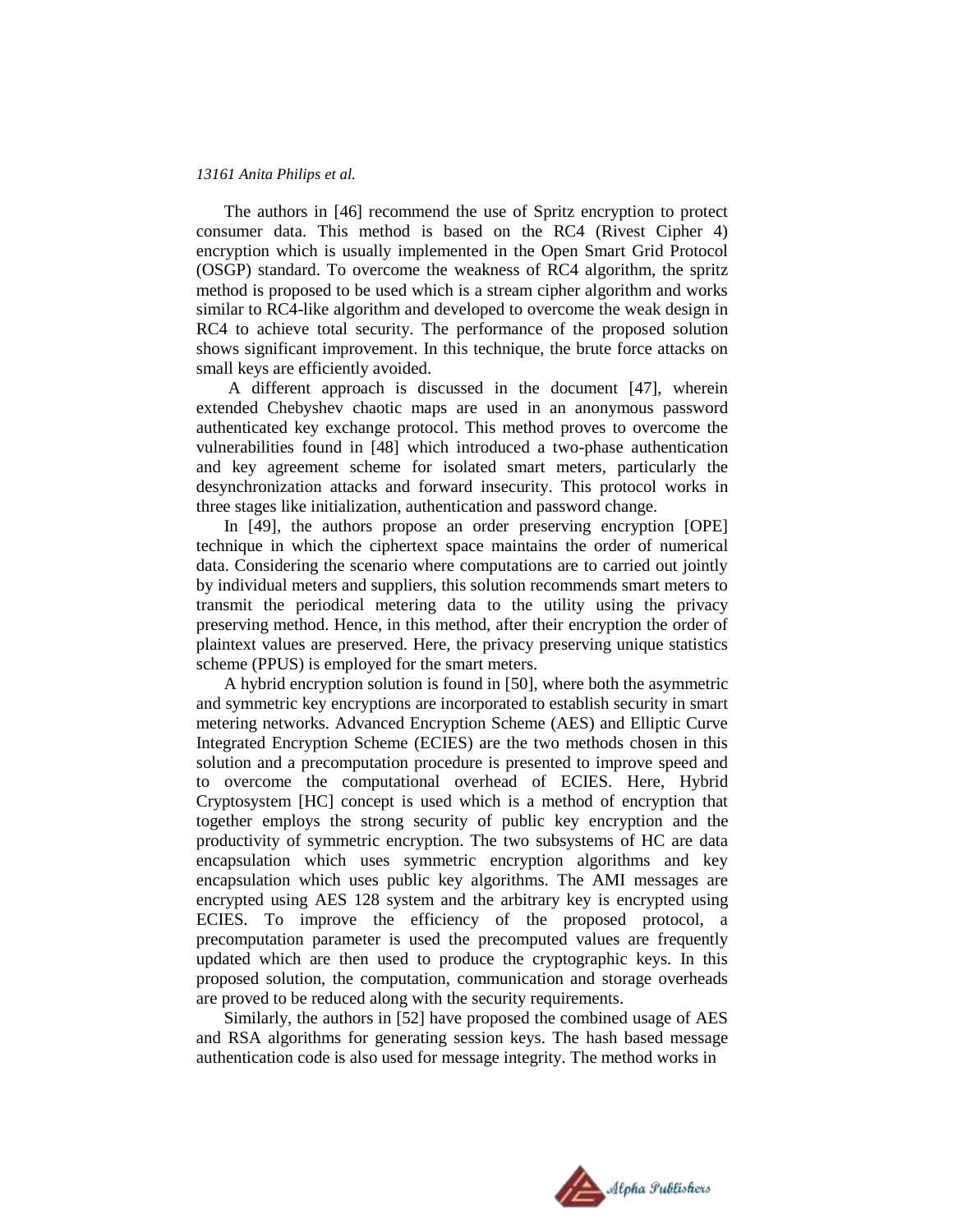three phases - initialization, authentication and message transmission. Here mutual authentication is provided and the MiM attacks and forward secrecy issues are handled.

A scalable key management scheme is proposed in [51], in which Physically Unclonable Function [PUF] based approach is used for authentication of metering units and key management. The PUF devices resist spoofing attacks by using a hardware based strong authentication mechanism. The master key is not stored and hence the PUF based secret key generation mechanism protects strongly against key leakage. Along with this, a broadcast key management scheme [BGKM] is used to assign a secret to each smart meter to generate the group key. By using BGKM, the actual private key can be obtained by combining the individual private key with a public information. Here, the solution is completely scalable as the number of smart meters can be increased without any effect on the old meters.

A method to preserve the privacy of the consumer, in the midst of the compromised substation and some attacked smart meters is proposed in [53] wherein the consumption data from the members of a group are homomorphically aggregated. The conversion of plaintext into ciphertext that can be analyzed and worked on as similar to its original form is called homomorphic encryption. In this proposed solution, the consumption messages which are masked with random values are sent by the smart meters using a shared group public key and individual private key are homomorphically aggregated and encrypted. Later the ciphertexts when returned to the smart meters are partially decrypted and sent to the utilities for further computations. Hence the relationship between the customers and their respective energy consumption values are not transparent, thereby preserving the privacy.

An additive homomorphic encryption is used by the authors in [54] and a privacy-friendly architecture is proposed. Each smart meter"s data is encrypted in shares using the public key and sends the cipher to the utility. Subsequently, the utility homomorphically aggregates all the data encrypted under the public key and sends back to the meters. The received cipher text is decrypted by each meter. The results are sent for computation, where the all received results are summed to get the aggregated energy consumption.

A similar method of homomorphic encryption using factor problem is employed in [55], which suggests accumulating homomorphically the consumption of the members in a particular domain, thus preserving customer"s privacy. Here, the electricity reading is masked them with a random value and then it is encrypted. This method requires communication with the utilities, but not among the smart meters.

In [56], a privacy-preserving electricity billing method is recommended in which the data quality is not compromised. The functional encryption is used in this proposed solution. Here, the smart meter encrypts the consumption data and transmits to the utility which a restricted decryption key is present with which the weighted sum can be obtained and cannot

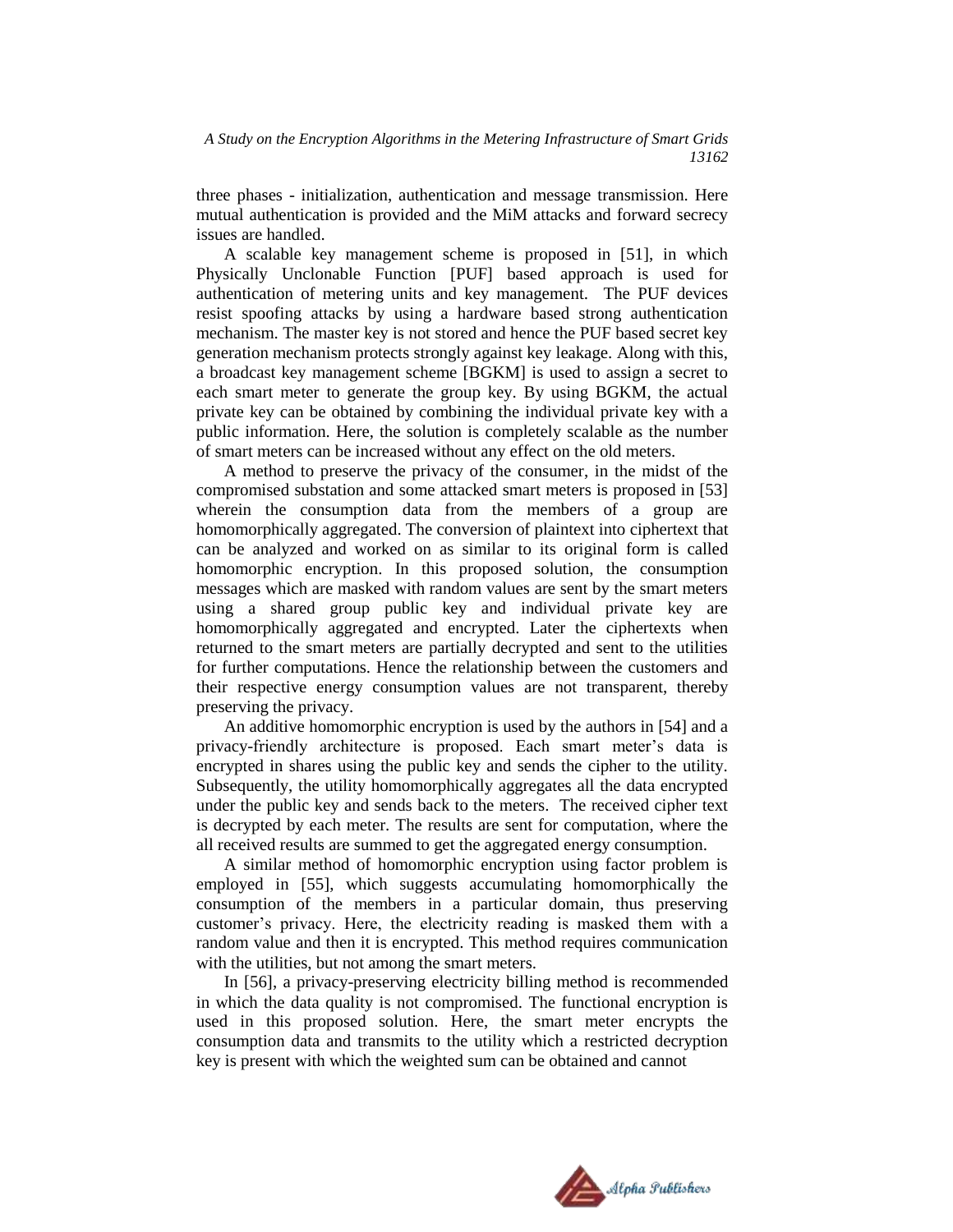directly recover the consumption information. The separate consumption details of each time unit is hidden from the utility provider, thus this method efficiently solves the privacy issues.

A dynamic programming algorithm, DNA-based authentication solution is proposed in [57] where the DNA-based key generation algorithm and the key based random permutation [KBRP] algorithms are used for authentication. Here, the exchange of different groups of data between the smart meters and server is possible without data leakage to any intermediate adversary. There is no requirement for the exchange of cryptographic keys between the entities.

In [58], a sigcryption scheme namely Ciphertext-Policy Attribute Based Encryption [CP ABSC] is proposed. Here a message can be signcrypted utilizing the access rights which is defined in the message. The ciphertext can be designcrypted only when the attributes specified in the data access rights are provided. In smart grids, this method is proved to be very efficient in establishing security in multicast and broadcast message communications.

### *5.2 Key Management Solutions in AMI*

The traditional and general security solutions applicable to hardware devices, network elements and software applications are no longer able to provide comprehensive readymade alternatives to secure the systems. As the scalability of the system increases, component-wise security solutions are essential for end-to-end security. Likewise, a single key management infrastructure is not feasible for use in all the components of the SG. Suitable KMS solutions are to be identified for every component to derive and distribute the encryption keys. [23]

In [43], the authors have proposed a framework for key management based on key graph and are utilized for unicast, broadcast and multicast transmission modes. The performance is arguably better with less computational overhead and forward / backward securities ensured. A similar approach is suggested in [42] with a multi group key graph technique applied for different modes of communications and proved to have low communication and storage overhead.

A key agreement scheme is proposed in [19] and the session key is secured under the Canetti-Krawczyk CK adversary model with reduced computation overhead. A hybrid key management scheme is suggested in [41] for different modes of communications in which the method of One way function tree [OFT] is used. The computations are majorly carried out in the utility servers keeping the smart meter burden-free.

In [44], a two level encryption method based on two partially trusted simple servers is proposed. Data encryption and node authentication are achieved with enhanced data security. An identity based key establishment

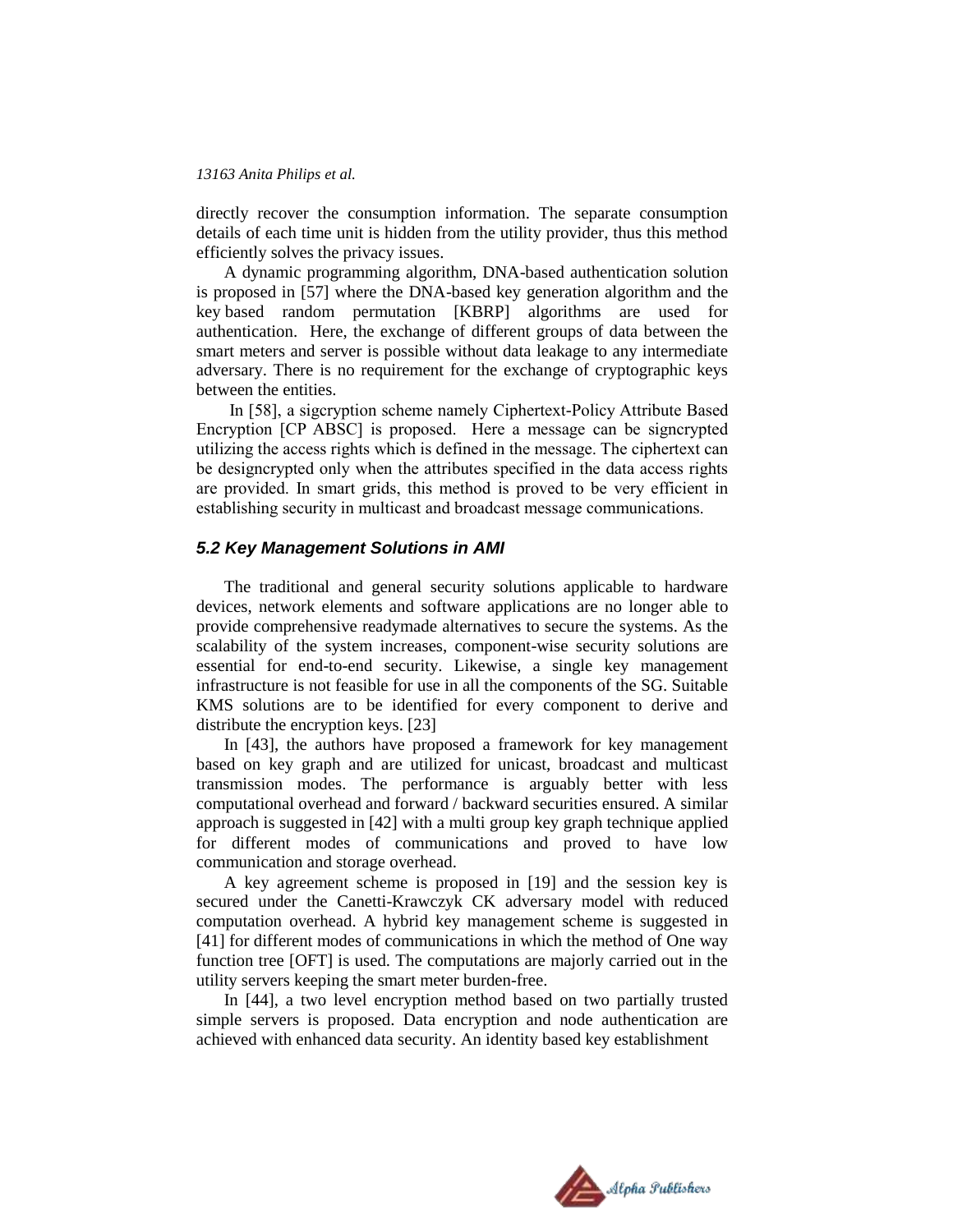protocol based on elliptic curves [ECC] is proposed in [45] to establish resilience for well-known attacks.

The most critical part in encryption is the key management. The best approach is to be identified and designed. Generally, in key management the keys are classified as follows:

- Session keys one-time keys generated for every new message.
- Public keys used in asymmetric encryption.
- Private keys used as shared keys in symmetric encryption and also used as the additional key in asymmetric encryption.
- Passphrase-based keys used for protecting private keys.

In [32], Lili Yan, Yan Chang and Shibin Zhang propose a lightweight authentication and key agreement scheme to provide mutual authentication and key agreement without a trust third party. The scheme works in four stages like Registration, Authentication, regeneration of keys and multicast key generation. The session key is generated in the key agreement phase and refreshed in a short-term or long-term process.

Key management schemes are proposed in [33] where multi-group key graph structure is used for individual and batch rekeying to support different modes of communications. Security analysis assures strong forward and backward secrecy and the batch keying schemes prevent out-of-sync problem.

As in [34], a lightweight authentication protocol is proposed for the twoway device authentication of the Supervisory node [SN] and control node [CN] in SGs by Qianqian Wu, Meihong Li. This scheme is based on the shared security key which is embedded in the device chip and random number to authenticate the identity of SN and CN. In this method, third party services and certificates are avoided, and a symmetric cryptographic algorithm and hash operation are adopted. A comparison of the various proposed encryption and key management technologies for the metering infrastructure of SGs are listed in a tabular format in Table 2.

| Contributed by                                                              | Encryption /<br><b>KMS</b><br>Technique | Description                                                                                                          | Advantages                                                                                           |
|-----------------------------------------------------------------------------|-----------------------------------------|----------------------------------------------------------------------------------------------------------------------|------------------------------------------------------------------------------------------------------|
| Lincoln<br>Kamau<br>Kiarie Et<br>al.<br>[2019]                              | Spritz<br>Encryption                    | like<br>RC4<br>stream<br>cipher algorithm                                                                            | Effective<br>against<br><b>Brute Force attacks</b>                                                   |
| Dariush<br>Abbasinezhad-<br>Mood<br>and<br>Morteza<br>Nikooghadam<br>[2018] | Chaotic maps                            | Two-phase<br>authentication<br>and<br>key<br>agreement<br>with<br>scheme<br>extended<br>Chebyshev<br>chaotic<br>maps | Protects<br>isolated<br>smart meters from<br>desynchronization<br>attacks and forward<br>insecurity. |

**Table 2** Comparison of Existing Encryption / Key Management Solutions for AMI

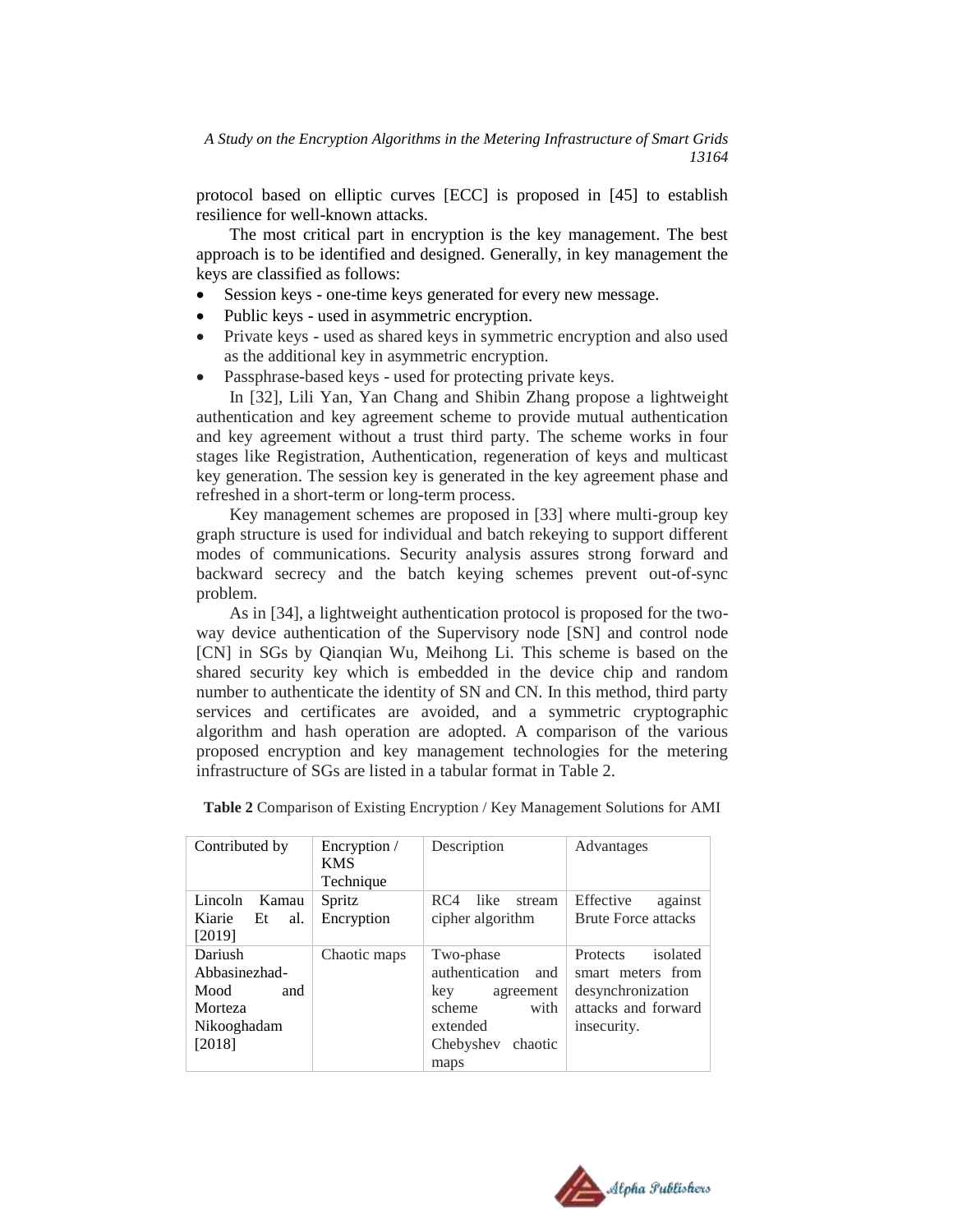| <b>Iraklis</b><br>Leontiadis.<br>Refik<br>Molva,<br>Melek<br>$O$ "nen<br>$[204]$ | Order<br>Preserving<br>Encryption                                                                                                                | Order<br>of<br>plaintext<br>value<br>is<br>preserved<br>after encryption                                                                 | Protects<br>consumer<br>privacy efficiently                                                                                        |
|----------------------------------------------------------------------------------|--------------------------------------------------------------------------------------------------------------------------------------------------|------------------------------------------------------------------------------------------------------------------------------------------|------------------------------------------------------------------------------------------------------------------------------------|
| Samer<br>Khasawneh &<br>Michel Kadoch<br>$[2017]$                                | Hybrid<br>encryption<br>with Elliptic<br>Curve<br>Integrated<br>Encryption<br>Scheme<br>(ECIES)<br>and<br>Advanced<br>Encryption<br>Scheme (AES) | encapsulation<br>Data<br>with symmetric and<br>encapsulation<br>key<br>with<br>public<br>key<br>encryption                               | Additional security<br>with recomputation<br>value for updating<br>keys                                                            |
| Mahmood<br>K,<br>Chaudhry Et al.<br>[2016]                                       | Combined<br>usage of AES<br>and<br><b>RSA</b><br>algorithms                                                                                      | Hash based message<br>authentication<br>code<br>used<br>for<br>message<br>integrity                                                      | MiM<br>attacks<br>and<br>forward<br>secrecy<br>issues mitigated.                                                                   |
| Nabeel<br>M,<br>Ding X, Et al.<br>[2015]                                         | Physically<br>Unclonable<br>Function<br>[PUF] based<br>approach                                                                                  | Hardware<br>based<br>authentication<br>mechanism.<br>broadcast<br>key<br>management scheme<br>[BGKM]                                     | Key leakage<br>and<br>spoofing<br>attacks<br>handled, solution is<br>highly scalable                                               |
| N. Busom, Et<br>al. [2015]                                                       | Homomorphic<br>encryption                                                                                                                        | masked<br>with<br>Data<br>random values<br>and<br>usage of shared group<br>public<br>key<br>and<br>individual<br>private<br>keys.        | Complete<br>preserving<br>οf<br>consumer privacy,<br>data<br><i>is</i><br>as<br>homomorphically<br>aggregated<br>and<br>encrypted. |
| Garcia<br>$\mathbf{F}$<br>and<br>Jacobs<br>B<br>$[2011]$                         | Additive<br>homomorphic<br>encryption                                                                                                            | Shared group public<br>key and individual<br>private<br>keys<br>with<br>homomorphic<br>aggregation<br>and<br>encryption                  | Consumer<br>privacy<br>preserved<br>efficiently.                                                                                   |
| Jalaja<br>Valisireddy<br>and<br>Anjaneyulu<br>$[2018]$                           | Homomorphic<br>encryption<br>using<br>factor<br>problem                                                                                          | masked<br>with<br>Data<br>random<br>value,<br>homomorphically<br>accumulated<br>and<br>using<br>encrypted<br>factor<br>problem<br>method | Consumer<br>privacy<br>preserved fficiently                                                                                        |
| Jong-Hyuk Im,<br>Et al. [2019]                                                   | Functional<br>encryption                                                                                                                         | Restricted decryption<br>provided<br>key<br>to<br>utility<br>receive<br>to<br>weighted sum of data                                       | Consumer<br>privacy<br>issues handled                                                                                              |

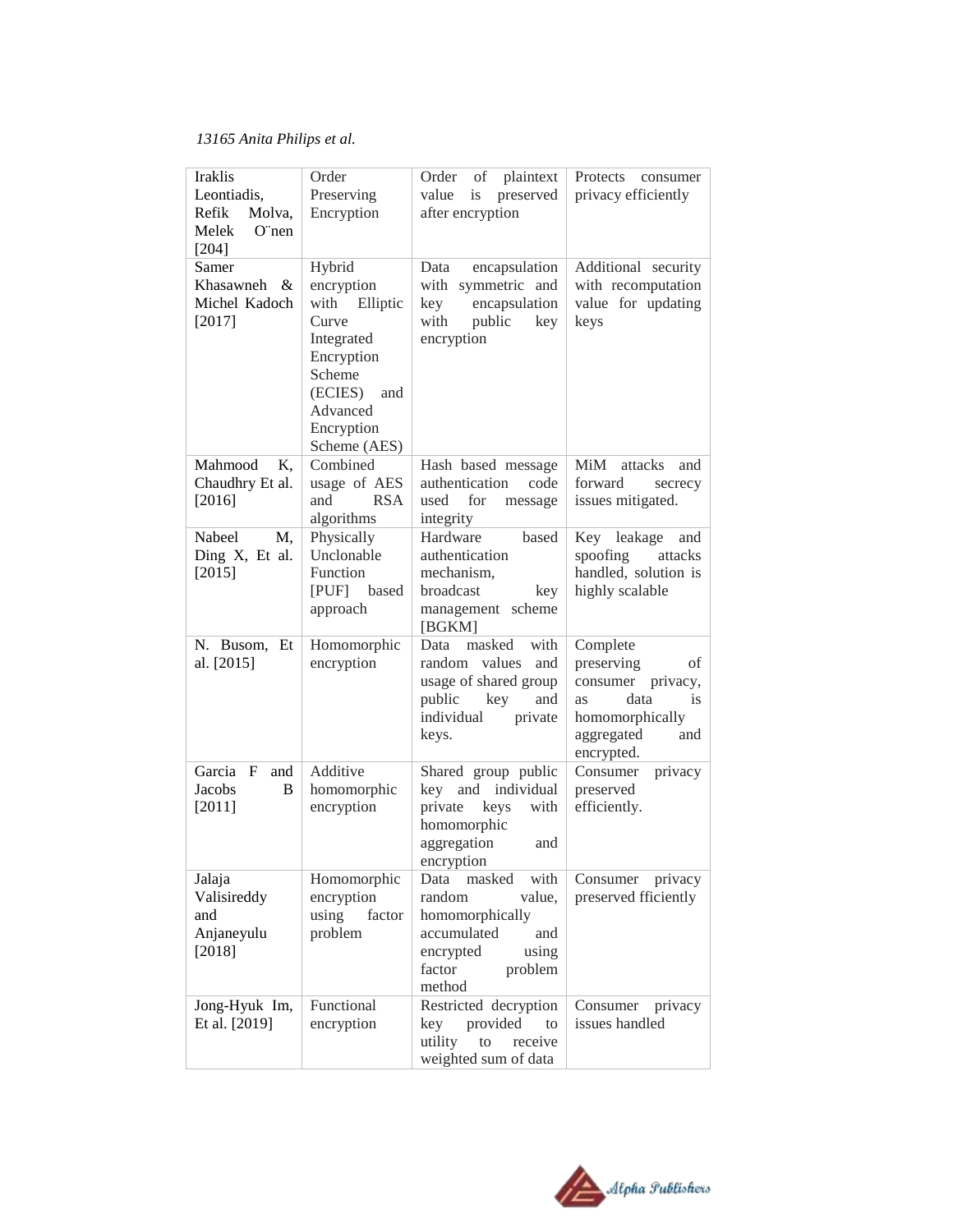*A Study on the Encryption Algorithms in the Metering Infrastructure of Smart Grids 13166*

| Shakir<br>М.<br>Hussain, Et al.<br>[2017]                                                         | DNA<br>based<br>encryption                                        | Key based random<br>permutation [KBRP]<br>algorithms used for<br>key generation                  | No exchange of keys<br>required, effective<br>key management.     |
|---------------------------------------------------------------------------------------------------|-------------------------------------------------------------------|--------------------------------------------------------------------------------------------------|-------------------------------------------------------------------|
| Chunqiang Hu,<br>Jiguo Yu, Et al.<br>$[2018]$                                                     | Ciphertext-<br>Policy<br>Attribute<br><b>Based</b><br>Encryption  | Access<br>rights<br>the<br>specified in<br>message itself                                        | Very efficient<br>for<br>security in broadcast<br>communications. |
| Imtiaz Parvez.<br>Arif I. Sarwat,<br>My T. Thai,<br>$K_{\cdot}$<br>Anurag<br>Srivastava<br>[2017] | Two<br>level<br>encryption                                        | Two partially trusted<br>simple servers for<br>data encryption and<br>node authentication        | Improved<br>data<br>security                                      |
| Mourad<br>Benmalek,<br>Et<br>al. [2018]                                                           | Rekeying<br>using<br>multi-<br>key<br>group<br>graph<br>structure | Individual and batch<br>rekeying for unicast,<br>multicast<br>and<br>broadcast<br>communications | Forward<br>and<br>backward insecurities<br>well handled.          |

# *5.3 Key Protection Issues*

Protecting the cryptographic keys can be efficiently done by defining and enforcing proper key management policies. A higher level of authorisation in the key management process for release or recovering of the key should be included in the key management policy. Individual key usage policy must be applied for every key to define which device, group of devices, or types of application can request it, and the type of operations like encrypt, decrypt or sign that device or application can perform. In this way, it is ensured that the secure keys are constantly protected. According to "Recommendation for Key Management- part 2", published by NIST [30], the segregated roles in the key management are

- Separation of duties divides critical functions among different staff to enable the option of not giving enough privilege to one individual.
- Dual Knowledge two or more persons operating in concert to protect sensitive cryptographic key information.
- Split Control the combined value of an encryption key or paraphrase key is unknown to anyone.

In [31], rekeying is defined as in the encrypted storage, the method of updating the existing key to a new value. Here, the old key is thus retired and the new key is used for all further encryptions. Also, [31] focuses on Access Revocation, wherein if the entity no longer stays in the group, the access privileges are to be removed for that entity to ensure data security. The encryption key life-cycle is illustrated in Fig 13.

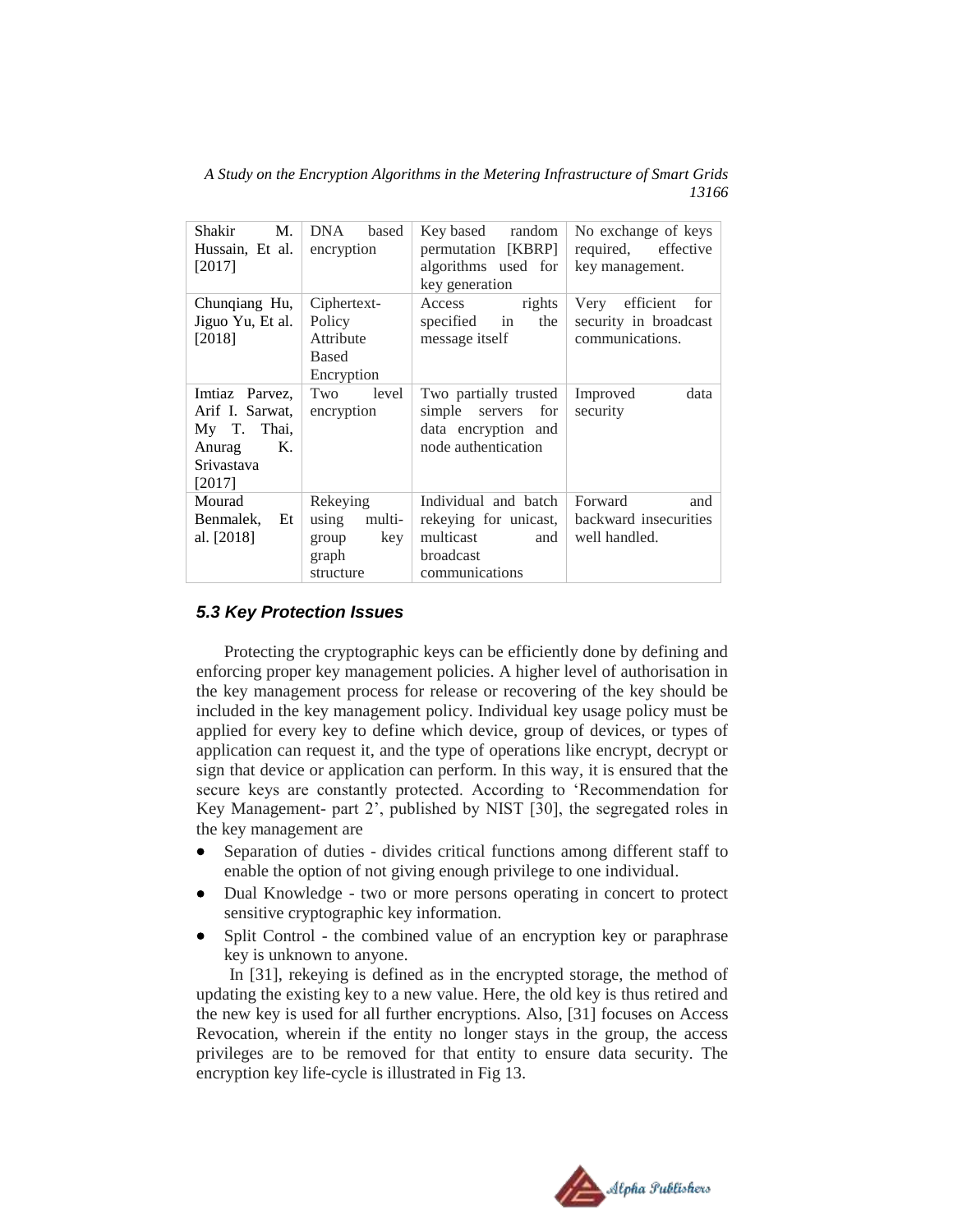

**Figure 13** Encryption Key Life-Cycle [38]

The cryptographic key management system [CKMS] security policy as found in [30] emphasizes that every cryptographic key needs to be replaced as it reaches its limit of lifetime. Hence, it is important that the expired keys be updated by rekeying to enable continued protection of encrypted data with new keys.

# *5.4 Standards Implementing Encryption in AMI*

The way that encryption algorithm is implemented is crucially important in the AMI setup of the SGs. If the encryption is poorly tested or subjected to insufficient review, there may still be vulnerabilities and opportunities arise for adversaries to gain access of the data or break the encryption. Hence, it is important that the encryption solutions meet the current standards during implementation.

As a general standard, encryption algorithms must satisfy the standards mentioned in NIST publications, with effect from the date of implementation. According to NIST publications, the algorithms from an approved list can only be implemented by the cryptographic modules. These approved algorithms widely includes the standards for all types of encryptions like symmetric, asymmetric, hash and message authentication modules. The algorithm requirement states that set defined as "AEScompatible" or "partially AES-compatible" must be met by the ciphers [36].

The accredited Cryptographic and Security Testing (CST) laboratories are used to test the cryptographic modules. As in [37], to test the cryptographic modules, these institutions use different strategies like Derived Test Requirements (DTR), Implementation Guidance (IG) and applicable Cryptographic Module Validation Program (CMVP) programmatic guidance.

The comprehensive standards for the implementation of encryption algorithms are found in the various NIST publications.

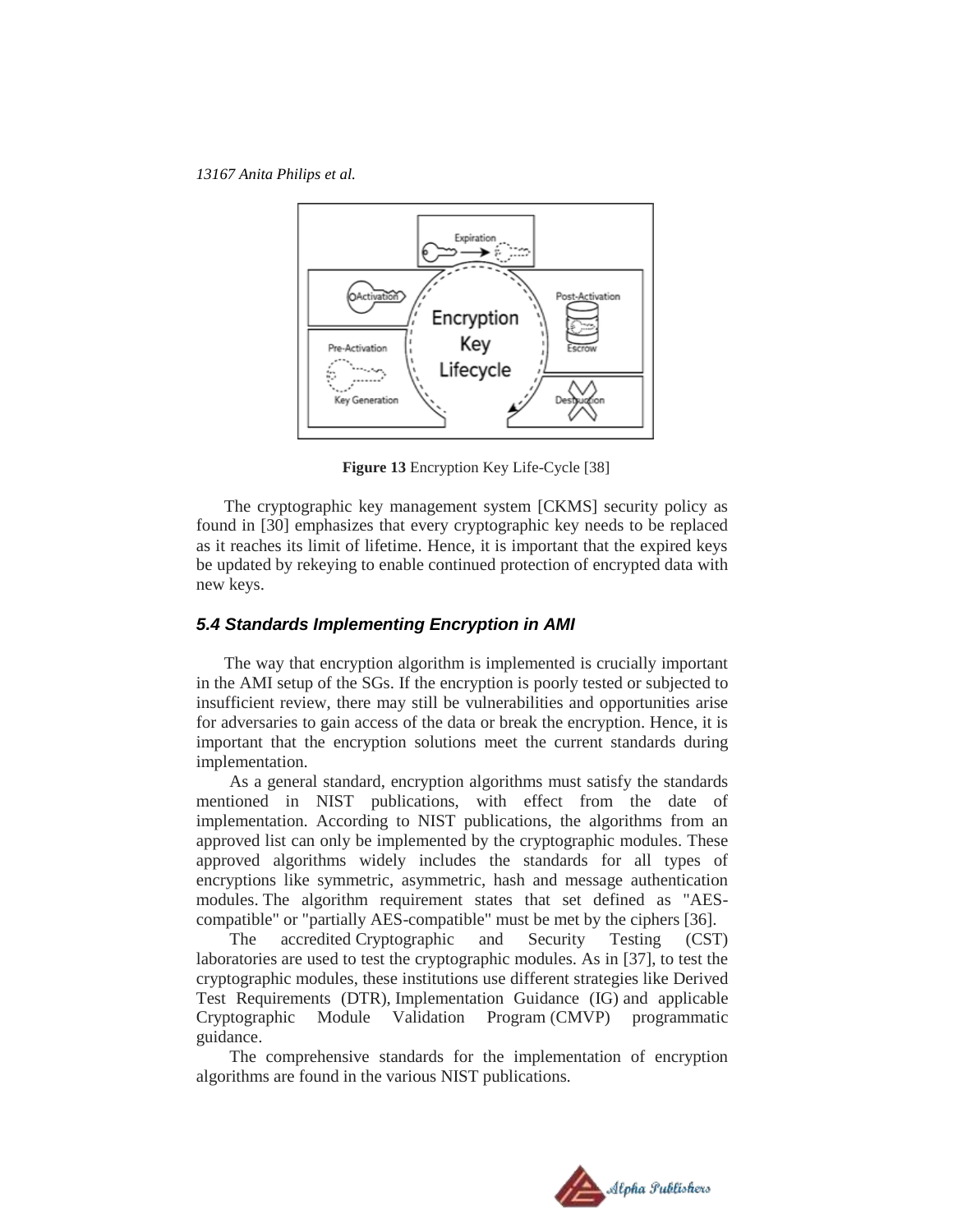# **6 Case Studies**

Two types of real world large scale implementations of encryption techniques are discussed here, the ATOS cryptoserver solution which uses hardware cryptographic computations and an application level encryption using THALES SafeNet ProtectApp.

### *6.1 ATOS Worldline Cryptoserver*

According to the case study reported by Atos, the information technology service provider company has a successful data encryption solution delivered to the energy provider Enexis of Netherlands [59].

With the implementation of smart meters in 7 million households, the consumers are provided with informed choices of energy usage and the utility company with accurate consumption data to enable efficient energy delivery. The implementation was delayed due to security concerns, in particular, to those related to data confidentiality. Enexis being one of the largest energy utility provider, in order to influence most customers, provided the utmost privacy and security to user data in collaboration with Atos. Hence, a hardware based crytoserver solution is developed, wherein the Cryptographic operations happen only inside the Hardware Security Modules [HSMs]. The data collection by Enexis uses the DLMS/COSEM Protocolbased data acquisition system. Here, security for data collection is achieved via a cryptographic system that uses cryptographic keys for encoding and decoding the data, while ensuring that non-authorised access is made virtually impossible.



**Figure 14** Interaction between Cyrtoserver and Core Processes [59]

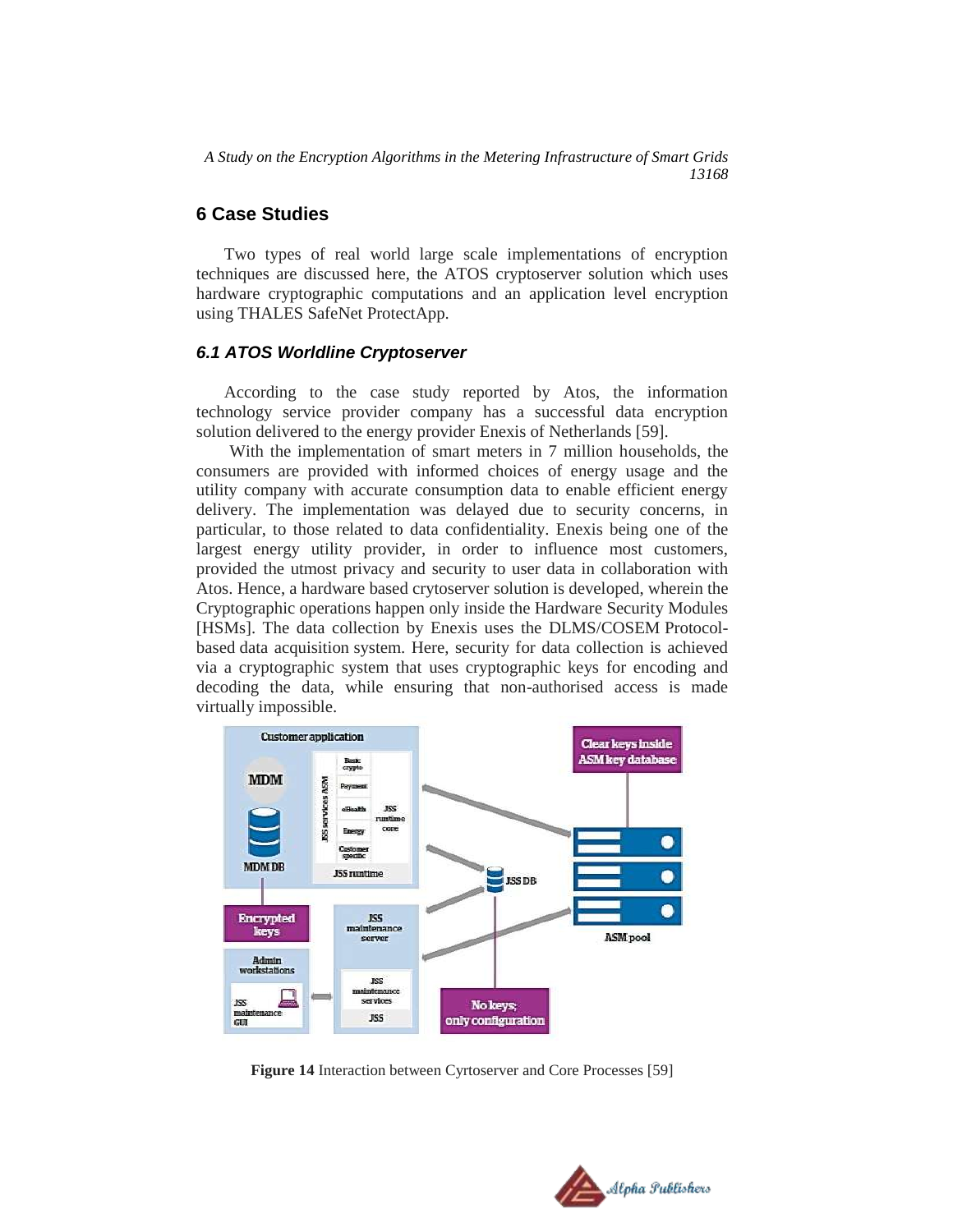The encryption process is explained in Fig. 14. The encrypted data is stored in the MDM database and sent to the ASM server pool which comprises the HSMs with embedded encryption keys, enabling the encrypted data from customers to be turned into data that can be used within core applications to determine the amount of energy consumption, payment data and other necessary information for managing the business.

In this solution, data in transit is always unreadable to the outside world. It becomes a plaintext message only when decrypted within the HSMs. No cryptographic keys or security operations are ever visible to the main servers or the core applications, themselves. This Cryptoserver project proved to be one of the earliest, largest, scalable and successful smart meter implementations that is fully based on accepted international standards.

### *6.2 Thales SafeNet ProtectApp*

Application level data encryption provides data protection at earlier stages of information lifecycle, controlling the risk of data exposure. SafeNet ProtectApp from Thales [60] provides the data encryption solution in which the data is encrypted immediately after generation, and is securely transmitted throughout the lifecycle irrespective of data iterations.



**Figure 15** SafeNet ProtectApp Process Flow

Along with it, SafeNet KeySecure provides a scalable and centralized key and policy management. This solution has in-built capabilities of rekeying and cryptographic functions like encryption, decryption, digital signing and verification and authentication. The process flow is explained in Fig. 15. The data and encryption keys are fully controlled and owned always with all with security requirements achieved. Comprehensive logging and auditing capabilities are also available in this interface with which encrypted data and keys can be accessed for addressing the internal policies.

# **7 Future Directions**

The ultimate goal of utility providers in the smart grid networks is to eliminate the vulnerabilities which may lead to data leak and information

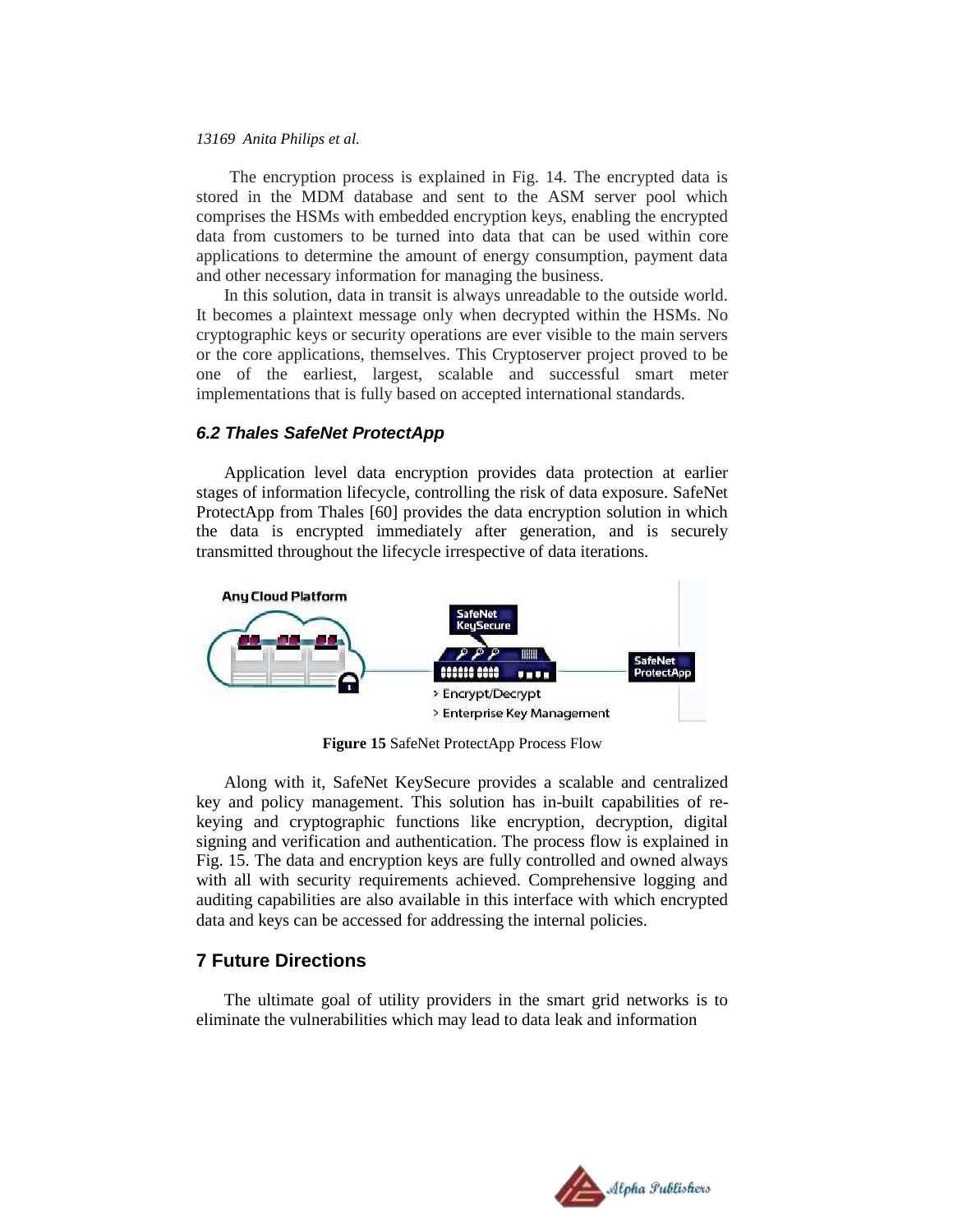theft from the customer"s premises. Particularly, in the energy industry dealing with hundreds of millions of monetary transactions, the collection of incorrect consumption data may lead to heavy losses. To achieve complete security of data, various methods and security solutions need to be employed at different points of the network, the most important solution being encryption techniques. As many standard encryption methodologies are in use, the emerging trend predicts the use of the latest, much more sophisticated algorithms.

Quantum cryptography combines the quantum mechanics with cryptographic operations to establish the highest level of data security. Using the quantum mechanics, the key distribution issues can also be greatly solved with the quantum key distribution [QKD] feature. Application of quantum cryptography for securing smart meters can be an interesting and upcoming research direction.

Another emerging technology of Blockchains can be employed in smart metering systems as a means to safeguard the smart meters from cyberattacks. Here, single points of failure can be avoided, so in the case of an individual smart meter being hacked, the propagating failures can be eliminated. In such a distributed network, an attacker would have to hack each single device to obtain each single key. Adoption of blockchain technology in the smart meter market can be a very effective solution for cyber security issues in the smart grid and a developing area for research.

# **8 Conclusion**

The heterogeneous nature of smart grid networks gives rise to many challenges in implementing the end-to-end security solutions. In particular, the cryptographic techniques used for information security of AMI data of SG"s are very efficient as well as challenging to implement. From the analysis of existing literature, it is observed that multiple symmetric and asymmetric encryption algorithms are available, and the usage and application decides the best one to be applied. In this paper, the symmetric block cipher algorithms are analysed in detail, namely DES, 3DES and AES algorithms. It is observed from many exiting works that in AMI of SGs, the 128 bit AES symmetric algorithm is efficient in smart meters and is used for communication between smart meters and data accumulators because of its adequate security solutions. This is also because, in future, AES block sizes can even be stretched beyond 128,192 and 256 bit lengths for superior longterm security against brute force attacks aimed at metering infrastructure.

Moreover, it is also observed that, in terms of light weight memory capabilities of smart metering devices, the symmetric block ciphers like AES are best suitable for AMI of SGs, along with its computational speed when compared to the public key algorithms. The main challenges faced while implementing the encryption algorithms are identified as key management

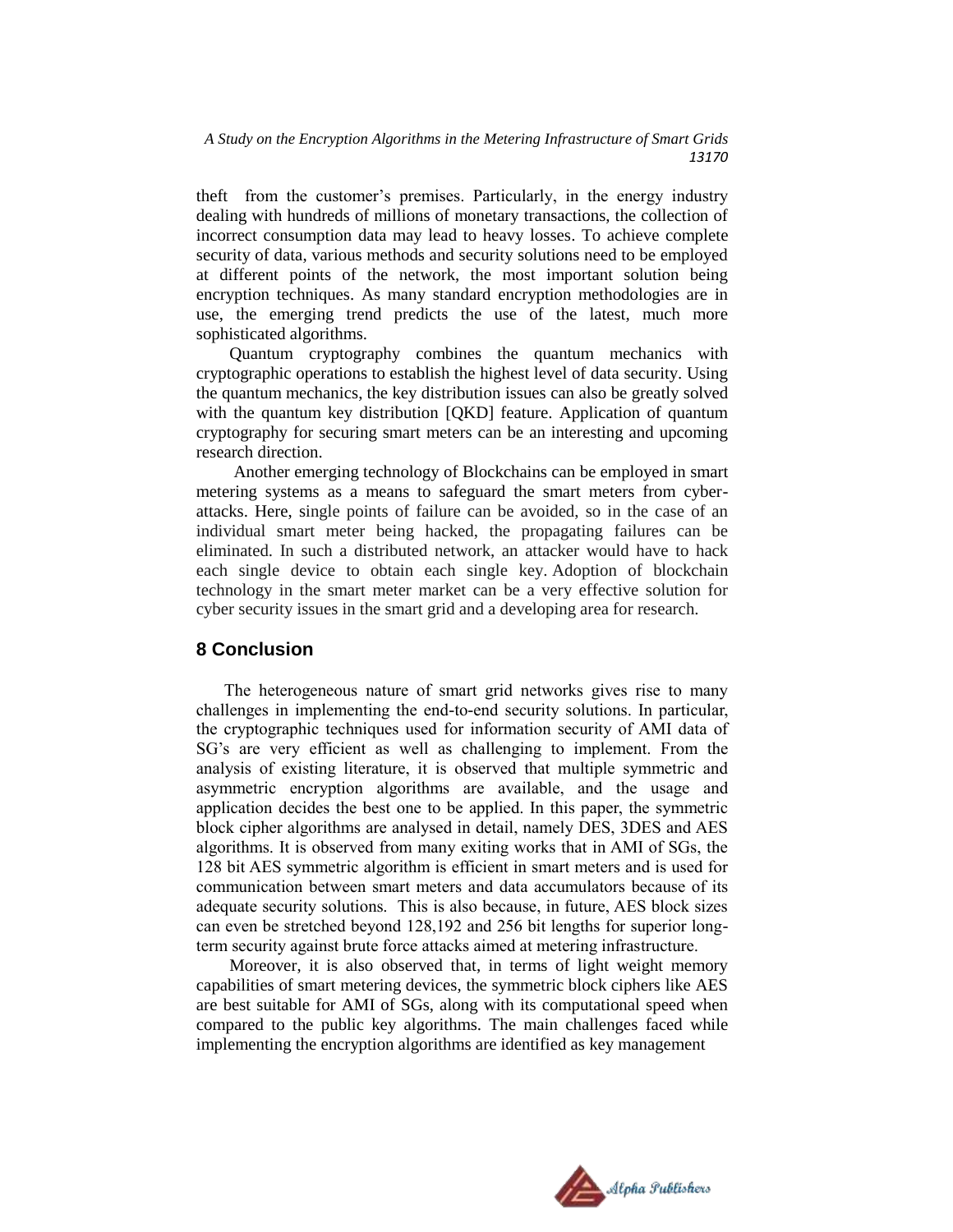issues and key protection policies. Lightweight KMS solutions are most suited for the metering infrastructure of SGs because of their low-memory and low-computational overheads. The successful implementation of encryption algorithms is achievable through the standards specified by NIST guidelines.

# **References**

- [1] "NIST Framework and Roadmap for Smart Grid Interoperability Standards, Release 3.0", Report number: (NIST-SP-1108r3), National Institute of Standards and Technology, 2014.
- [2] Available online : https://www.webopedia.com/TERM/E/ encryption\_algorithm.html
- [3] Alfred, J. Menezes., Paul, C. Van, Oorschot., Scott, A. Vanstone., "A Handbook of Applied Cryptography", Jaypee medical; 1st edition ,1996.
- [4] Gurpreet, Singh., Supriya, Kinger., "A study of encryption algorithms for Information security", International Journal of Computer Applications, Vol.67, no.19, pp.33-38, 2013.
- [5] William Stallimgs, Cryptography and Network Security, Principles and Practices, 2007, Available online http://uru.ac.in/uruonlinelibrary/Cyber\_Security/Cryptography\_and\_Net work\_Security.pdf
- [6] Rajdeep, Bhanot., Rahul, Hans., "A Review and Comparative Analysis of Various Encryption Algorithms", International Journal of Security and Its Applications, Vol.9, no.4, pp.289-306, 2015.
- [7] Sanket, Desai., Rabei, Alhadad., Naveen, Chilamkurti., Abdun, Mahmood., "A survey of privacy preserving schemes in IoE enabled Smart Grid Advanced Metering Infrastructure", Cluster Computing, Vol.22, pp.43–69, 2019.
- [8] Jing, Xu, Zhilei,Yao., "Advanced Metering Infrastructure Security Issues and its Solution: A Review", International Journal of Innovative Research in Computer and Communication Engineering, Vol.3, no.11, pp.11501-11507, 2015.
- [9] Ajay Kumar, Alpana Agarwal, "Research Issues Related to Cryptography Algorithms and Key Generation for Smart Grid: A Survey", 7th India International Conference on Power Electronics(IICPE), 2016.
- [10]Available online : https://www.tutorialspoint.com/ cryptography/advanced\_encryption\_standard.htm
- [11] Available online : https://www.comparitech.com/blog /informationsecurity/what-is-aes-encryption/
- [12] Jose, Manuel, Ortega., "Mastering Python for Network and Security", Packt, Publishing, 2018.
- [13] Philani, Khumalo., et al., "A Secured Smart Grid Network for Advanced Metering Infrastructure", Smart Grid conference, 2016

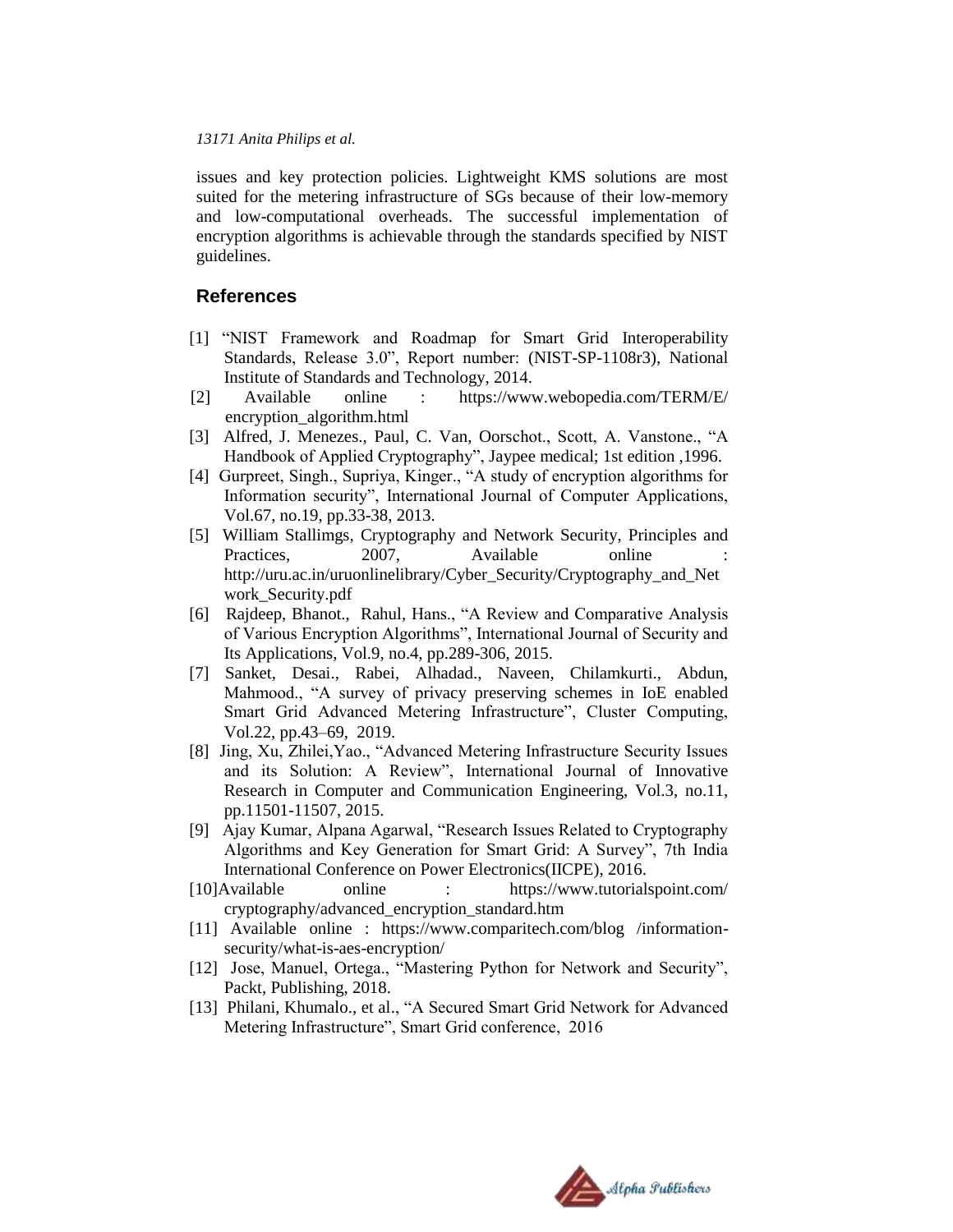- [14] Muhammad, Faheem, Mushtaq., Sapiee, Jamel., Abdulkadir, Hassan. Disina., Zahraddeen, A. Pindar., Nur, Shafinaz, Ahmad, Shakir, Mustafa, Mat, Deris., "A Survey on the Cryptographic Encryption Algorithms", International Journal of Advanced Computer Science and Applications, Vol.8, no.11, pp.333-344, 2017.
- [15] S. Ahmad., K. M. R. Alam., H. Rahman., S. Tamura., "A comparison between symmetric and asymmetric key encryption algorithm based decryption mixnets", IEEE International Conference on Networking Systems and Security, 2015.
- [16] "Smart Grid Cryptographic Key Management", Scalable cryptographic key management to secure data and communications for millions of smart devices in the energy sector, 2012. Available online : https://www.energy.gov/sites/prod/files/2017/04/f34/Sypris\_Smart%20G rid%20Cryptographic%20Key%20Management\_FactSheet.pdf
- [17] Fadi, Aloul., A. R. Al-Ali., Rami, Al-Dalky., Mamoun, Al-Mardini., Wassim, El-Hajj., "Smart Grid Security: Threats, Vulnerabilities and Solutions", International Journal of Smart Grid and Clean Energy, Vol.1, no.1, pp.1-6, 2012.
- [18] Vandana, Milind, Rohokale., Ramjee, Prasad., "Cyber Security for Smart Grid - The Backbone of Social Economy", Journal of Cyber Security Mobility, Vol.5, no.1, pp. 55–76, 2016.
- [19] Vanga, Odelu., Ashok, Kumar, Das., Mohammad, Wazid., Mauro, Conti., "Provably Secure Authenticated Key Agreement Scheme for Smart Grid", IEEE Transactions on Smart Grid, Vol.9, no.3, pp.1900- 1910, 2018.
- [20] Longfei, Wei., Luis, Puche, Rondon., Amir, Moghadasi., Arif, I. Sarwat., "Review of Cyber-Physical Attacks and Counter Defense Mechanisms for Advanced Metering Infrastructure in Smart Grid", IEEE/PES Transmission and Distribution Conference and Exposition (T&D) , 2018.
- [21] Sajjad, Hussain., Raja, Omman, Zafar., "Key Management Scheme and Cryptography in Smart Grid Elements", International Journal of Advanced Research in Computer Science and Software Engineering, Volume 5, Issue 8, August 2015.
- [22] Joan, Daemen., Vincent, Rijmen., "The Design of Rijndael", AES -The Advanced Encryption Standard, Information Security and Cryptography book series, 2001.
- [23] Bashar, Alohali., Kashif, Kifayat., Qi, Shi., William, Hurst., "A Survey on Cryptography Key Management Schemes for Smart Grid", Journal of Computer Sciences and Applications, Vol.3, no.3A, pp.27-39, 2015.
- [24] Nabeel, Mohamed., Zage, John., Kerr, Sam., Bertino, Elisa., Athula, Kulatunga., et al., "Cryptographic Key Management for Smart Power Grids", Cyber Center Technical Reports ,2012, Available online : https://www.embedded.com/cryptographic-key-management-for-smartpower-grids/

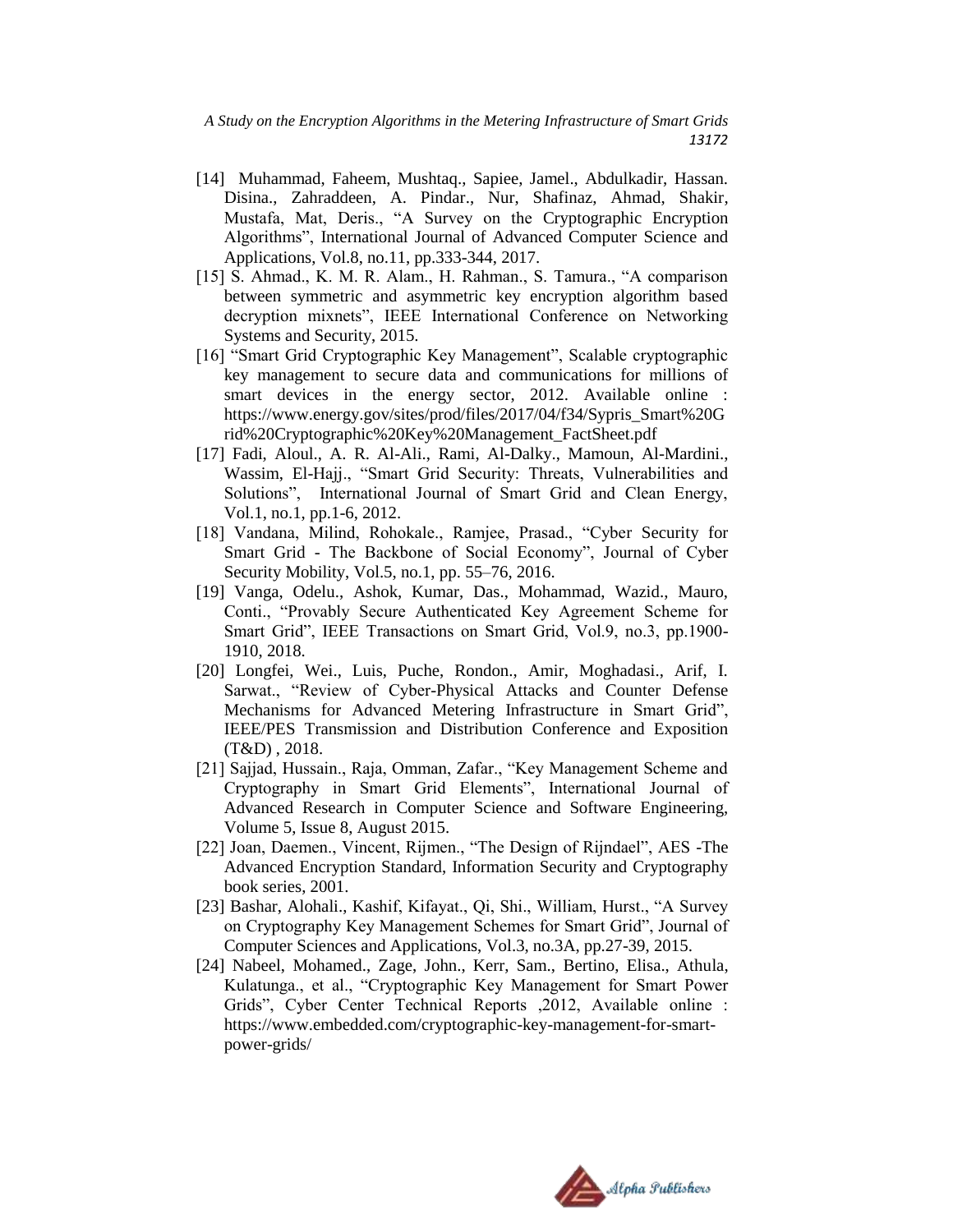- [25] Imtiaz, Parvez., Arif, I. Sarwat., My, T. Thai., Anurag, K. Srivastava., "A Novel Key Management and Data Encryption Method for Metering Infrastructure of Smart Grid", arXiv:1709.08505v1 [cs.MA] 2017.
- [26] Xin, Zhou., Xiaofei, Tang., "Research and Implementation of RSA Algorithm for Encryption and Decryption", 6th International Forum on Strategic Technology, 2011.
- [27] Available online : [https://electricenergyonline.com/energy/magazine/](https://electricenergyonline.com/energy/magazine/%20297/article/Conquering-Advanced-Metering-Cost-and-Risk.htm)  [297/article/Conquering-Advanced-Metering-Cost-and-Risk.htm](https://electricenergyonline.com/energy/magazine/%20297/article/Conquering-Advanced-Metering-Cost-and-Risk.htm)
- [28]Available online : <https://academic.csuohio.edu/yuc/security/> Chapter\_06\_Data\_Encription\_Standard.pdf
- [29] H. R. Nemati., L. Yang., "Applied Cryptography for Cyber Security and Defense: Information Encryption and Cyphering", Information Science Reference, 2011.
- [30] Elaine Barker William C. Barker, "Recommendation for Key Management: Part 2 – Best Practices for Key Management Organizations", NIST Special Publication 2019.
- [31] Jingwei, Li., Chuan, Qin., Patrick, P. C. Lee., Jin. Li., "Rekeying for Encrypted Deduplication Storage", 46th Annual IEEE International Conference on Dependable Systems and Networks, 2016.
- [32] Lili, Yan., Yan, Chang., Shibin, Zhang., "A lightweight authentication and key agreement scheme for smart grid", International Journal of Distributed Sensor Networks , Vol.13, no.2, 2017.
- [33] Mourad, Benmalek., Yacine, Challal., Abdelouahid, Derhab., Abdelmadjid, Bouabdallah., "VerSAMI: Versatile and Scalable key management for Smart Grid AMI systems", Computer Networks, Vol.131,pp. 161-179, 2018.
- [34] Qianqian, Wu., Meihong, Li., "A Lightweight Authentication Protocol for Smart Grid", IOP Conf. Series: Earth and Environmental Science, Vol. 234, 2019.
- [35] FIPS 140-2, "Security Requirements for Cryptographic Modules", Information Technology Laboratory , National Institute of Standards and Technology, 2001.
- [36] "Ciphers in Use in the Internet Internet Research Task Force", D. McGrew, Chinese Academy of Science, 2012, Available online: https://tools.ietf.org/id/draft-irtf-cfrg-cipher-catalog-01.html
- [37] Derived Test Requirements for FIPS PUB 140-2, "Security Requirements for Cryptographic Modules", Computer Security Division Information Technology Laboratory, National Institute of Standards and Technology, 2011.
- [38] Available online [:https://info.townsendsecurity.com/ definitive-guide-to](https://info.townsendsecurity.com/%20definitive-guide-to-encryption-key-management-fundamentals)[encryption-key-management-fundamentals](https://info.townsendsecurity.com/%20definitive-guide-to-encryption-key-management-fundamentals)

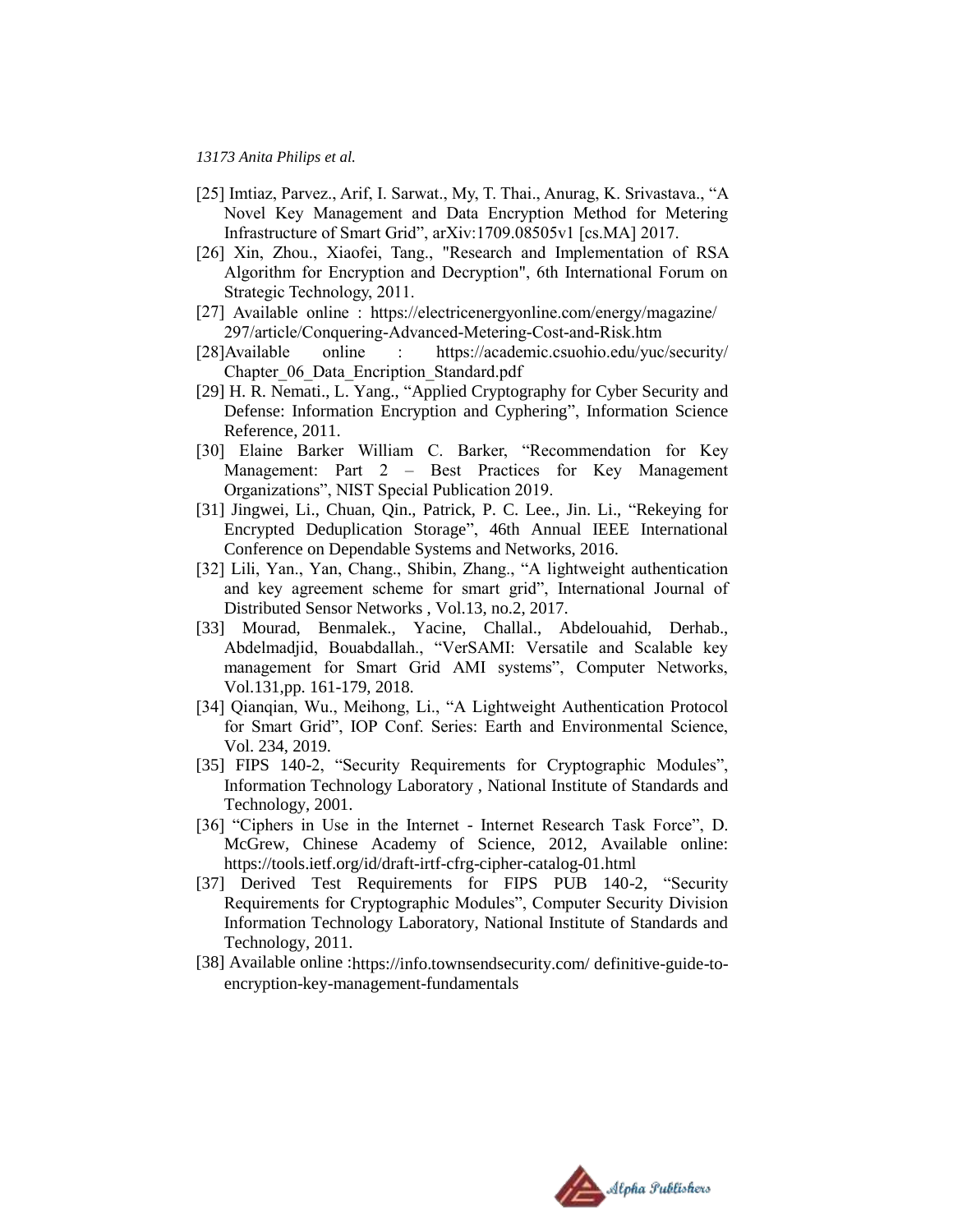- [39] Fatemeh, Halim., Salman, Yussof., Mohd. Ezanee, Rusli,, "Cyber Security Issues in Smart Meter and Their Solutions", IJCSNS International Journal of Computer Science and Network Security, Vol.18 no.3,pp.99-109, 2018
- [40] Lindah, Kotut., Luay, A. Wahsheh., "Survey of Cyber Security Challenges and Solutions in Smart Grids", Cybersecurity Symposium,IEEE, 2016.
- [41] Nithin, George., Nithin, S., Sasi, K. Kottayil., "Hybrid Key Management Scheme For Secure AMI Communication", 6th International Conference On Advances In Computing & Communications ICACC, Vol.93, pp.862-869, 2016.
- [42] Mourad, Benmalek., Yacine, Challal., Abdelmadjid, Bouabdallah., "Scalable multi-group key management for Advanced Metering Infrastructure", International Conference on Computer and Information Technology; Ubiquitous Computing and Communications; Dependable, Autonomic and Secure Computing; Pervasive Intelligence and Computing , 2015.
- [43] Nian, Liu., Jinshan, Chen., Lin, Zhu., Jianhua, Zhang., Yanling, He., "A Key Management Scheme for Secure Communications of Advanced Metering Infrastructure in Smart Grid", IEEE Transactions on Industrial Electronics, Vol.60, no.10, pp.4746-4756, 2013.
- [44] Imtiaz, Parvez., Arif, I. Sarwat , A., MY.T. Thai., Anurag K. Srivastava, "A Novel Key Management and Data Encryption Method for Metering Infrastructure of Grid", IEEE Transactions On Industrial Electronics, Vol. 60, No. 10,2013.
- [45] Amin, Mohammadali., Mohammad, Sayad, Haghighi., Mohammad, Hesam, Tadayon., Alireza, Mohammadi, Nodooshan., "A Novel Identitybased Key Establishment Method for Advanced Metering Infrastructure in Smart Grid", IEEE Transactions on Smart Grid, Vol.9, no.4, pp.2834- 2842, 2016.
- [46] Lincoln, Kamau, Kiarie., Philip, Kibet, Langat., Christopher, Maina, Muriithi., "Application of Spritz Encryption in Smart Meters to Protect Consumer Data", Journal of Computer Networks and Communications, Vol. 2019, 2019.
- [47] Dariush, Abbasinezhad-Mood., Morteza, Nikooghadam., "Efficient Anonymous Password-Authenticated Key Exchange Protocol to Read Isolated Smart Meters by Utilization of Extended Chebyshev Chaotic Maps", IEEE Transactions on Industrial Informatics, Vol.14, no.11, pp.4815-4828, 2018.
- [48] K. Sha., N. Alatrash., Z. Wang., "A secure and efficient framework to read isolated smart grid devices", IEEE Trans. Smart Grid, Vol.8, no.6, pp.2519–2531, 2017.
- [49] Iraklis, Leontiadis., Refik, Molva., Melek, O¨nen., "Privacy Preserving Statistics in the Smart Grid", 34th International Conference on Distributed Computing Systems Workshops, 2014.

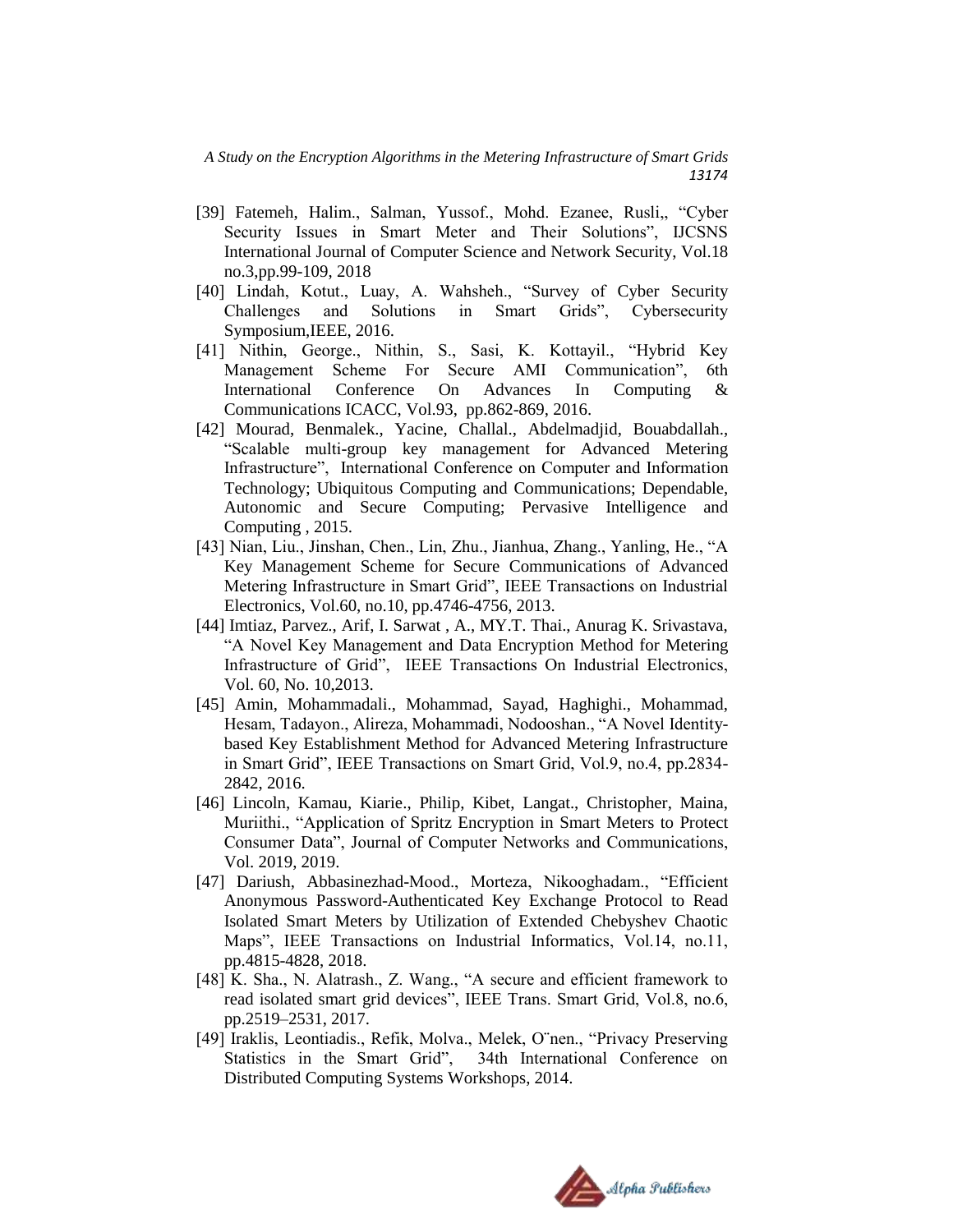- [50] Samer Khasawneh & Michel Kadoch, "Hybrid Cryptography Algorithm with Precomputation for Advanced Metering Infrastructure Networks", Mobile Networks and Applications, Vol.23, pp.982-993, 2018
- [51] Nabeel, M., Ding, X., Seo, S. H., Bertino, E., "Scalable end-to-end security for advanced metering infrastructures", Information Systems, Vol.53, pp.213–223, 2015.
- [52] Mahmood. K,, Chaudhry, S. A., Naqvi, H., Shon, T., Ahmad, H.F., "A lightweight message authentication scheme for smart grid communications in power sector", Computers and Electrical Engineering, Vol.52, pp.114–124, 2016.
- [53] N. Busom., R. Petrlic., F. Seb´e., C. Sorge., M. Valls., "Efficient smart metering based on homomorphic Encryption", Computer Communications, Vol.82, pp.95-101, 2015.
- [54] Garcia, F. and Jacobs, B., "Privacy friendly energy metering via homomorphic encryption", International Workshop on security and Trust Management, pp.226-238, 2011.
- [55] Jalaja, Valisireddy., Anjaneyulu, G.S.G.N., "Adept smart meters using homomorphic encryption based on factor problem over groups", Information and Learning Science, Vol.119, no.4, 2018.
- [56] Jong-Hyuk, Im., Hee-Yong, Kwon., Seong-Yun, Jeon., Mun-Kyu, Lee., "Privacy-Preserving Electricity Billing System Using Functional Encryption", Energies, Vol.12, 2019.
- [57] Shakir M. Hussain, Hussein Al-Bahadili, Hadi Al-Saadi, "A DNA-Based Smart Meter Authentication Scheme", 2nd International Conference on the Applications of Information Technology in Developing Renewable Energy Processes & Systems (IT-DREPS),2017.
- [58] Chunqiang, Hu., Jiguo, Yu., Xiuzhen, Cheng., Zhi, Tian., Kemal, Akkaya., Limin, Sun., "An attribute based signcryption scheme to secure multicast communications in smart grids", American Institute of Mathematical Sciences, Vol.1, no.1, pp.77-100, 2018.
- [59] "Security for smart meters in a fast-changing energy marketplace", Enexis / Atos, 2014.
- [60] SafeNet ProtectApp Application-level encryption and key management, Thales GH. v11 2019.
- [61] Hüseyin, Bodur., Resul, Kara., "Secure SMS Encryption Using RSA Encryption Algorithm on Android Message Application", 3rd International Symposium on Innovative Technologies in Engineering and Science, 2016.
- [62] Tianqi, Zhou., Jian, Shen., Xiong, Li., Chen, Wang., Jun, Shen., "Quantum Cryptography for the Future Internet and the Security Analysis", Hindawi Security and Communication Networks, Vol. 2018, 2018
- [63] Claudia, Pop., Marcel, Antal., Tudor, Cioara., Ionut, Anghel., David, Sera., Ioan, Salomie., Giuseppe, Raveduto., Denisa, Ziu., Vincenzo, Croce., Massimo, Bertoncini., "Blockchain-Based Scalable and Tamper-Evident Solution for Registering Energy Data", Sensors, Vol.19, no.14, 2019.